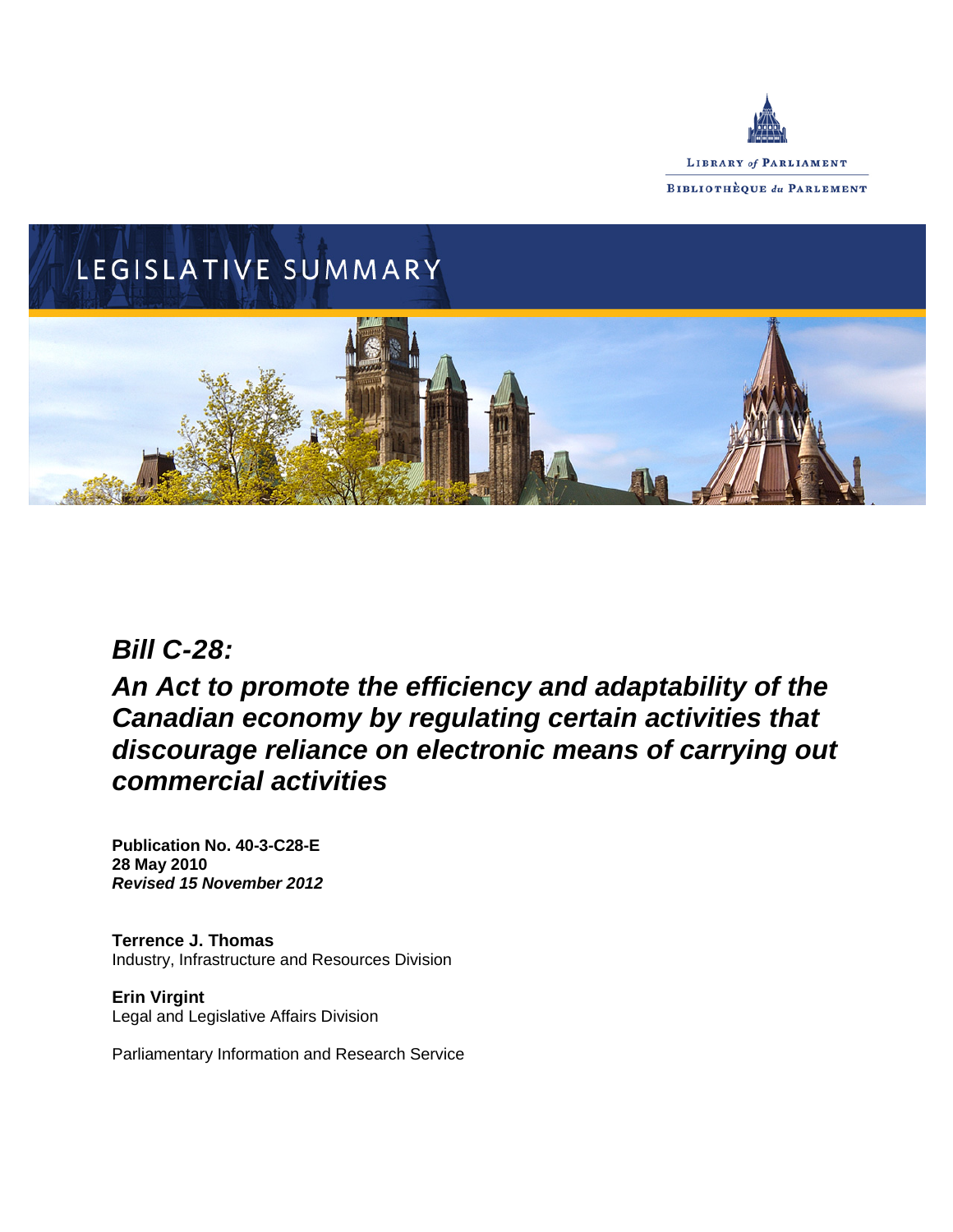# *Legislative Summary of Bill C-28*

HTML and PDF versions of this publication are available on IntraParl (the parliamentary intranet) and on the Parliament of Canada website.

In the electronic versions, a number of the endnote entries contain hyperlinks to referenced resources.

*Ce document est également publié en français.*

Library of Parliament *Legislative Summaries* summarize government bills currently before Parliament and provide background about them in an objective and impartial manner. They are prepared by the Parliamentary Information and Research Service, which carries out research for and provides information and analysis to parliamentarians and Senate and House of Commons committees and parliamentary associations. Legislative Summaries are revised as needed to reflect amendments made to bills as they move through the legislative process.

Notice: For clarity of exposition, the legislative proposals set out in the bill described in this Legislative Summary are stated as if they had already been adopted or were in force. It is important to note, however, that bills may be amended during their consideration by the House of Commons and Senate, and have no force or effect unless and until they are passed by both houses of Parliament, receive Royal Assent, and come into force.

Any substantive changes in this Legislative Summary that have been made since the preceding issue are indicated in **bold print**.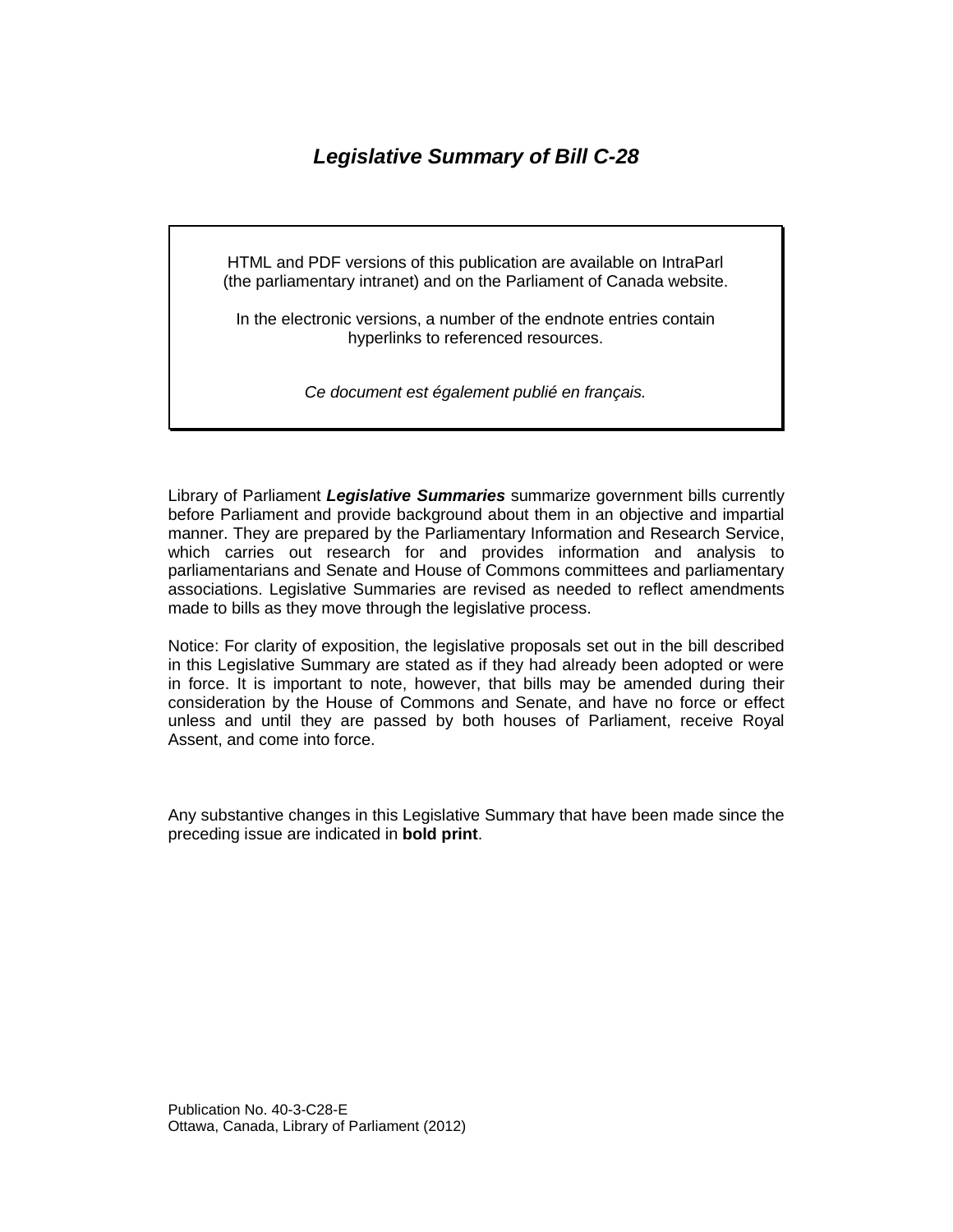# **CONTENTS**

| 1 |      |                                                                                                               |
|---|------|---------------------------------------------------------------------------------------------------------------|
| 2 |      |                                                                                                               |
|   | 2.1  |                                                                                                               |
|   | 2.2  | Purpose (Clause 3) and Related Clauses (Clauses 2 and 3-5)  4                                                 |
|   | 2.3  |                                                                                                               |
|   | 2.4  |                                                                                                               |
|   | 2.5  |                                                                                                               |
|   | 2.6  |                                                                                                               |
|   | 2.7  |                                                                                                               |
|   | 2.8  |                                                                                                               |
|   | 2.9  | Amendments to the Canadian Radio-television and                                                               |
|   | 2.10 |                                                                                                               |
|   | 2.11 | Amendments to the Personal Information Protection<br>and Electronic Documents Act (PIPEDA) (Clauses 82-87) 16 |
|   |      | 2.12 Amendments to the Telecommunications Act (Clauses 88-90)  18                                             |
|   |      |                                                                                                               |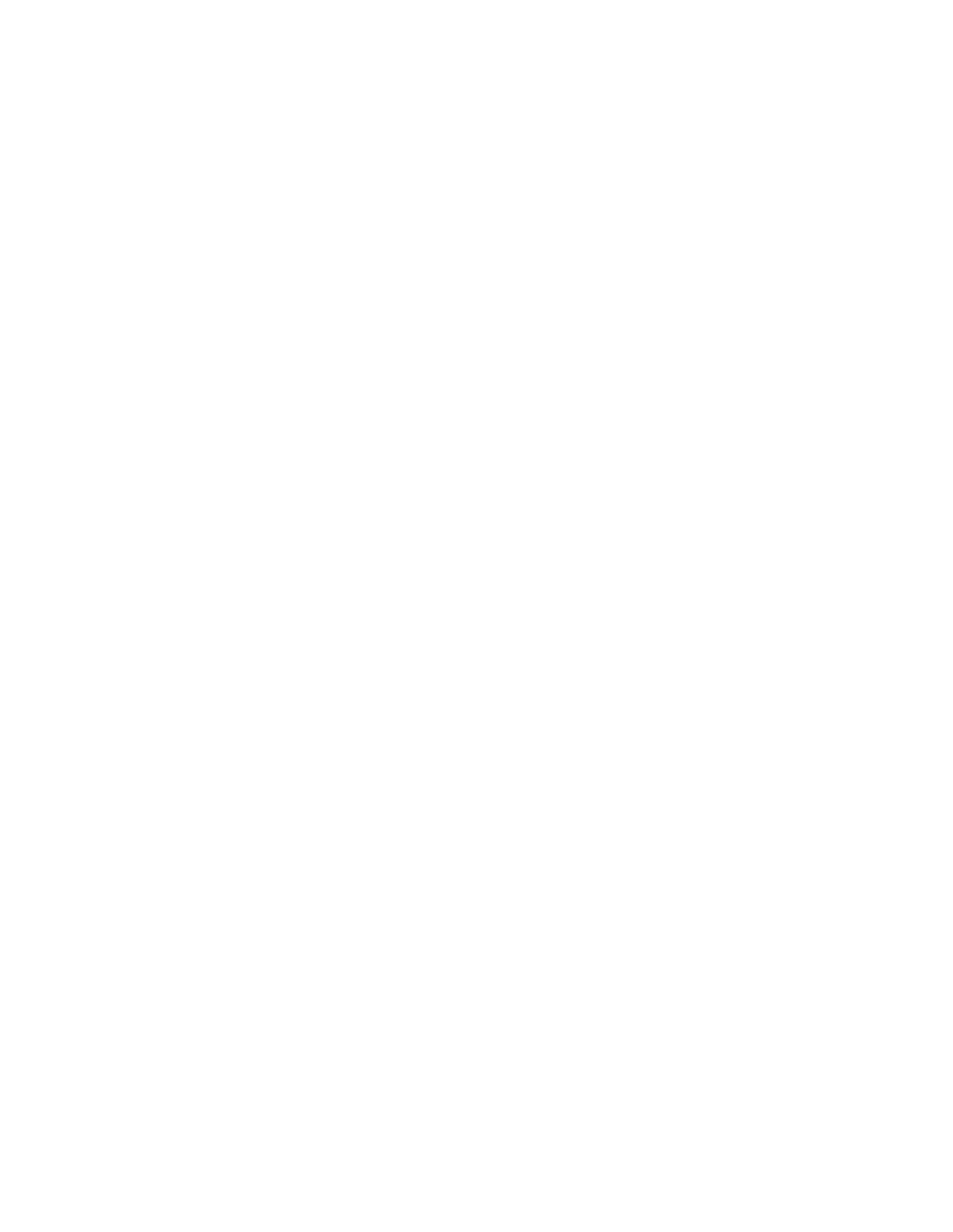LEGISLATIVE SUMMARY OF BILL C-28: AN ACT TO PROMOTE THE EFFICIENCY AND ADAPTABILITY OF THE CANADIAN ECONOMY BY REGULATING CERTAIN ACTIVITIES THAT DISCOURAGE RELIANCE ON ELECTRONIC MEANS OF CARRYING OUT COMMERCIAL ACTIVITIES[∗](#page-21-0)

# 1 BACKGROUND

On 25 May 2010, the Honourable Tony Clement, Minister of Industry, introduced Bill C-28, An Act to promote the efficiency and adaptability of the Canadian economy by regulating certain activities that discourage reliance on electronic means of carrying out commercial activities, and to amend the Canadian Radio-television and Telecommunications Commission Act, the Competition Act, the Personal Information Protection and Electronic Documents Act and the Telecommunications Act, in the House of Commons.

The House of Commons passed the bill as introduced, with one exception: **it deleted the proposed short title, the "Fighting Internet and Wireless Spam Act."** The Senate passed the bill without amendment.

The bill is an updated version of Bill C-27 from the  $2<sup>nd</sup>$  Session of the 40<sup>th</sup> Parliament, which bore the short title of the "Electronic Commerce Protection Act" (ECPA). The ECPA died on the *Order Paper* when it reached the stage of second reading in the Senate, due to the prorogation of Parliament on 30 December 2009. Bill C-28 incorporates items that were added to the former ECPA as government amendments during its passage through the House of Commons, and it contains some additional changes.

Like the previous version, Bill C-28 amends four existing Acts that deal with telecommunications regulation, competition and privacy. Among other changes, these amendments designate the Canadian Radio-television and Telecommunications Commission (CRTC) as the main regulator for Bill C-28, although both the Commissioner of Competition and the Privacy Commissioner will also play enforcement roles related to their respective mandates.

Bill C-28 is a culmination of a process that began with the Anti-Spam Action Plan for Canada launched by the Government of Canada in 2004, which established a private-sector task force chaired by Industry Canada to examine the issue of unsolicited commercial email, or "spam." By the end of 2004, spam, which is in many ways the electronic equivalent of junk mail, had grown to encompass 80% of all global email traffic.<sup>[1](#page-21-1)</sup>

The Task Force on Spam, which led the action plan, held a round table of national stakeholders in December 2004, and solicited feedback from other stakeholders and Canadians through announcements in the *Canada Gazette* and in a dedicated online forum set up for this purpose. $<sup>2</sup>$  $<sup>2</sup>$  $<sup>2</sup>$  The task force issued a report in May 2005</sup>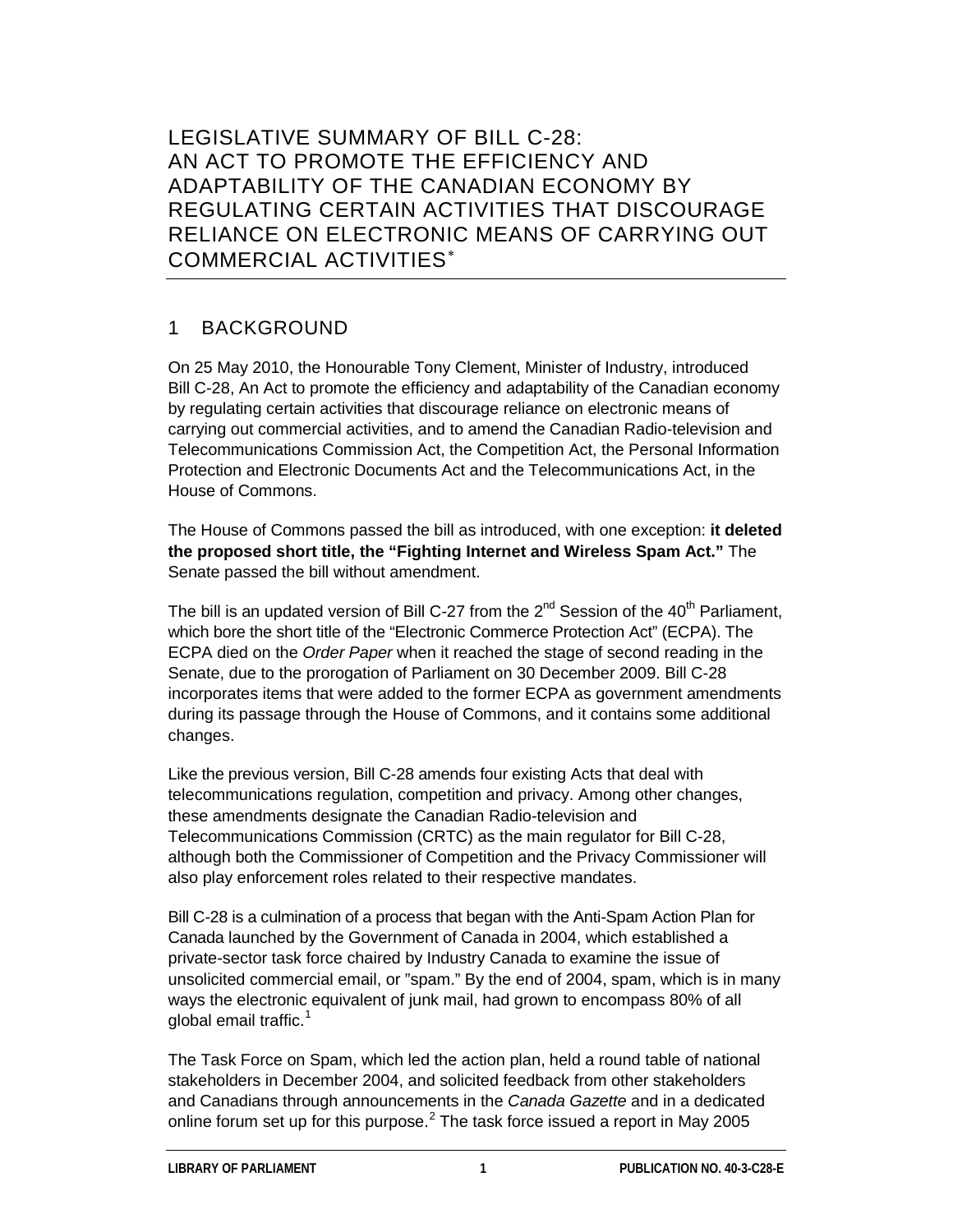examining the spam situation in Canada, and recommended, among other measures, that legislation specifically aimed at combatting spam be created.

Bill C-28 is the latest attempt at creating legislation to act on the task force findings. When the federal government introduced the first attempt at this legislation during the  $2^{nd}$  Session of the 40<sup>th</sup> Parliament, it issued a news release to accompany it which thanked the task force, as well as Senators Donald Oliver and Yoine Goldstein "for their efforts to help address this issue."<sup>[3](#page-21-3)</sup> During the past few years, both of these senators had introduced bills concerning spam in the Senate which contained their own proposals for anti-spam legislation; those bills died on the *Order Paper*.

The government's approach to anti-spam legislation, as encapsulated in Bill C-28, is more extensive and complex, and will involve several agencies in the regulation of spam, including the Competition Bureau, the Office of the Privacy Commissioner, and the CRTC. In addition to setting up a regulatory scheme to deal with spam in Canada, the bill gives these agencies the power to share information and evidence with international counterparts in order to deal with spam coming from outside the country. The government indicates in its news release on the currently proposed legislation that Bill C-28 is intended to "deter the most damaging and deceptive forms of spam … from occurring in Canada and to help to drive spammers out of Canada." [4](#page-21-4)

Bill C-28 can be seen as a complement to the e-commerce legislation that has gradually been developing in each of the Canadian provinces and territories over the past 10 years. E-commerce legislation has been enacted by every Canadian provincial and territorial jurisdiction except for the Northwest Territories, largely based on the model *Uniform Electronic Commerce Act* originally created by the Uniform Law Conference of Canada in 1998.<sup>[5](#page-22-0)</sup> These provincial and territorial Acts have thus far served as the underpinning for a burgeoning e-commerce sector across the country.<sup>[6](#page-22-1)</sup> Bill C-28 will expand the federal government's participation in this area considerably. Up to now, the main federal legislation related to e-commerce has been the *Personal Information Protection and Electronic Documents Act* (PIPEDA), which governs basic privacy requirements for private sector organizations and electronic documents within federal jurisdiction and in provinces or territories that have not yet established their own similar legislation.<sup>[7](#page-22-2)</sup> Bill C-28 specifies that in the event of any conflict between Bill C-28 and PIPEDA, it is now Bill C-28 that will prevail.<sup>[8](#page-22-3)</sup> On 25 May 2010, along with Bill C-28, the government introduced a companion bill, C-2[9](#page-22-4), to update PIPEDA as well. $9$ 

Canada is the last of the G8 countries to introduce specific anti-spam legislation. There are some existing *Criminal Code* provisions that were identified by the task force as being of possible assistance in prosecuting spam cases, and the task force worked with the Department of Justice and the Technological Crime Branch of the Royal Canadian Mounted Police during 2004–2005 to identify the evidentiary requirements to bring a charge under the existing provisions, although when the task force report was published, these provisions had not been used for this purpose. Other agencies, such as the Office of the Privacy Commissioner of Canada and the Competition Bureau, have received complaints from members of the public about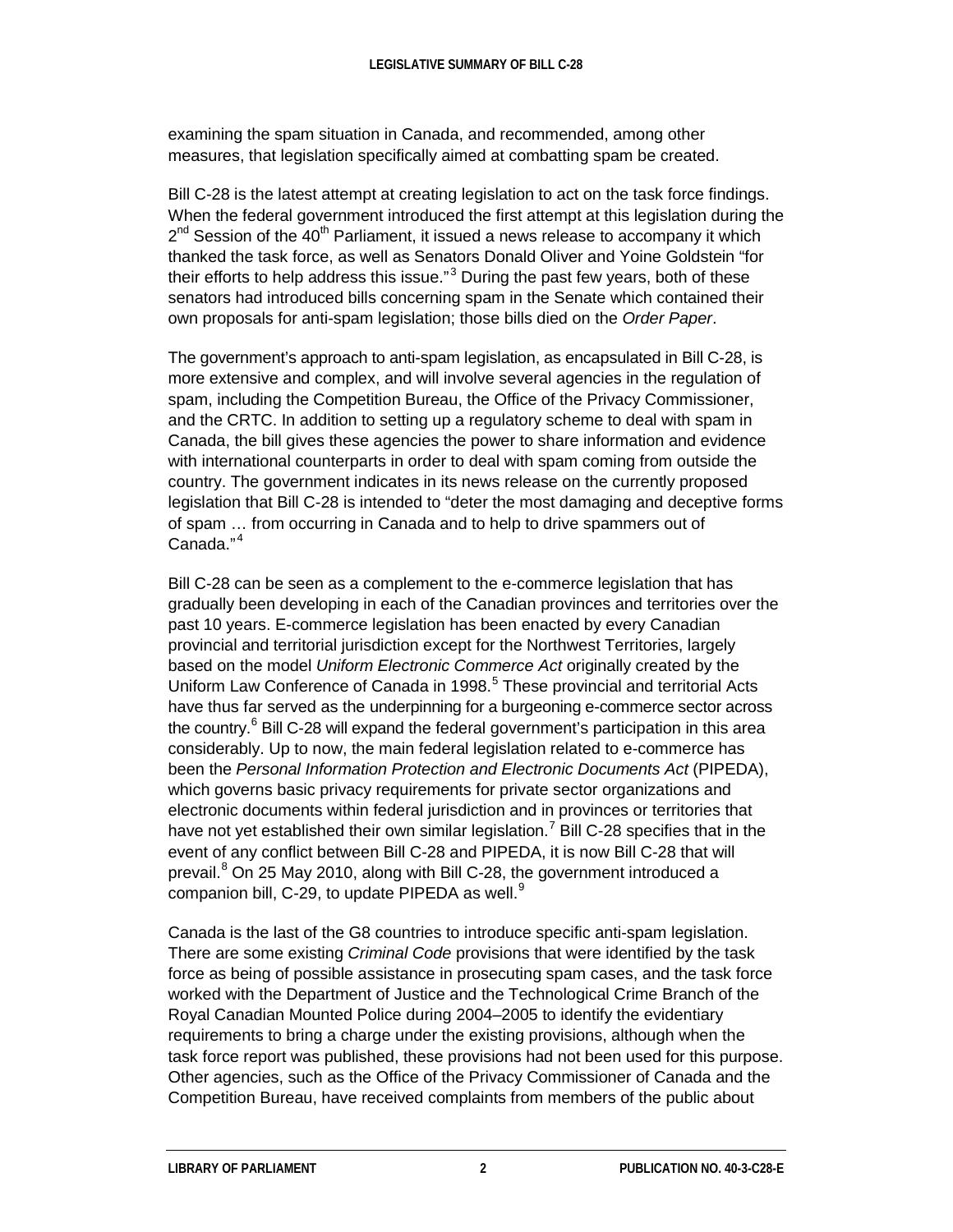spam as well, but there has been no overarching framework for addressing such complaints.<sup>[10](#page-22-5)</sup>

Bill C-28 will provide a clear regulatory scheme, including administrative monetary penalties, with respect to both spam and related threats from unsolicited electronic contact, including identity theft,  $11$  phishing,  $12$  spyware,  $13$  viruses,  $14$  and botnets.  $15$  It will also grant an additional right of civil action to businesses and consumers targeted by the perpetrators of such activities.

# 2 DESCRIPTION AND ANALYSIS

## 2.1 DEFINITIONS (**CLAUSE 1**)

Bill C-28 contains several important definitions which are updated or more detailed versions of definitions that appear in other Acts or contexts. It also contains some new definitions, particularly for technological concepts that have not appeared in federal legislation before.

Bill C-28 contains its own definition of "commercial activity," which is different from the one in PIPEDA, although it does not modify the existing definition in that Act. Bill C-28 builds on the PIPEDA wording of "any particular transaction, act or conduct or any regular course of conduct that is of a commercial character," adding a qualification: "whether or not the person who carries it out does so in the expectation of profit." This addition to the definition could be linked to some of the third party liability clauses in Bill C-28, reflecting an intention to widen the scope of who could be considered responsible under the new law in cases where spamming or other activity occurs, possibly implicating Internet service providers (ISPs) or even those whose computers are being used for spamming without their awareness or consent.

The definition of "commercial activity" also contains a new exemption – it explicitly does not include any transaction, act or conduct carried out for the purposes of law enforcement, public safety, the protection of Canada, the conduct of international affairs or the defence of Canada.

Bill C-28 contains a new definition of "electronic address," and it is a broad one, covering email, instant messaging (IM), text messages on phones, and messages on "any similar account," which could include messages sent over Facebook, Twitter, and many other more recent applications. It also contains a new and broad definition of "electronic message," which includes a message sent over any means of telecommunication, including text, sound, voice or image, and therefore implicates voice mail messages, webcam messages, and the exchange of pictures or graphic files by electronic means as well. This definition extends coverage of Bill C-28 to most means of electronic communication, with the exception of broadcasting, which is explicitly exempted from Bill C-28 in **clause 5**.

There are also provisions at the end of Bill C-28, discussed in further detail later in this summary, which would give the government the power to repeal legislation for the relatively new Do Not Call List (DNCL) for telemarketers. Since it was introduced in 2008, the DNCL has been subject to much criticism owing to telemarketer misuse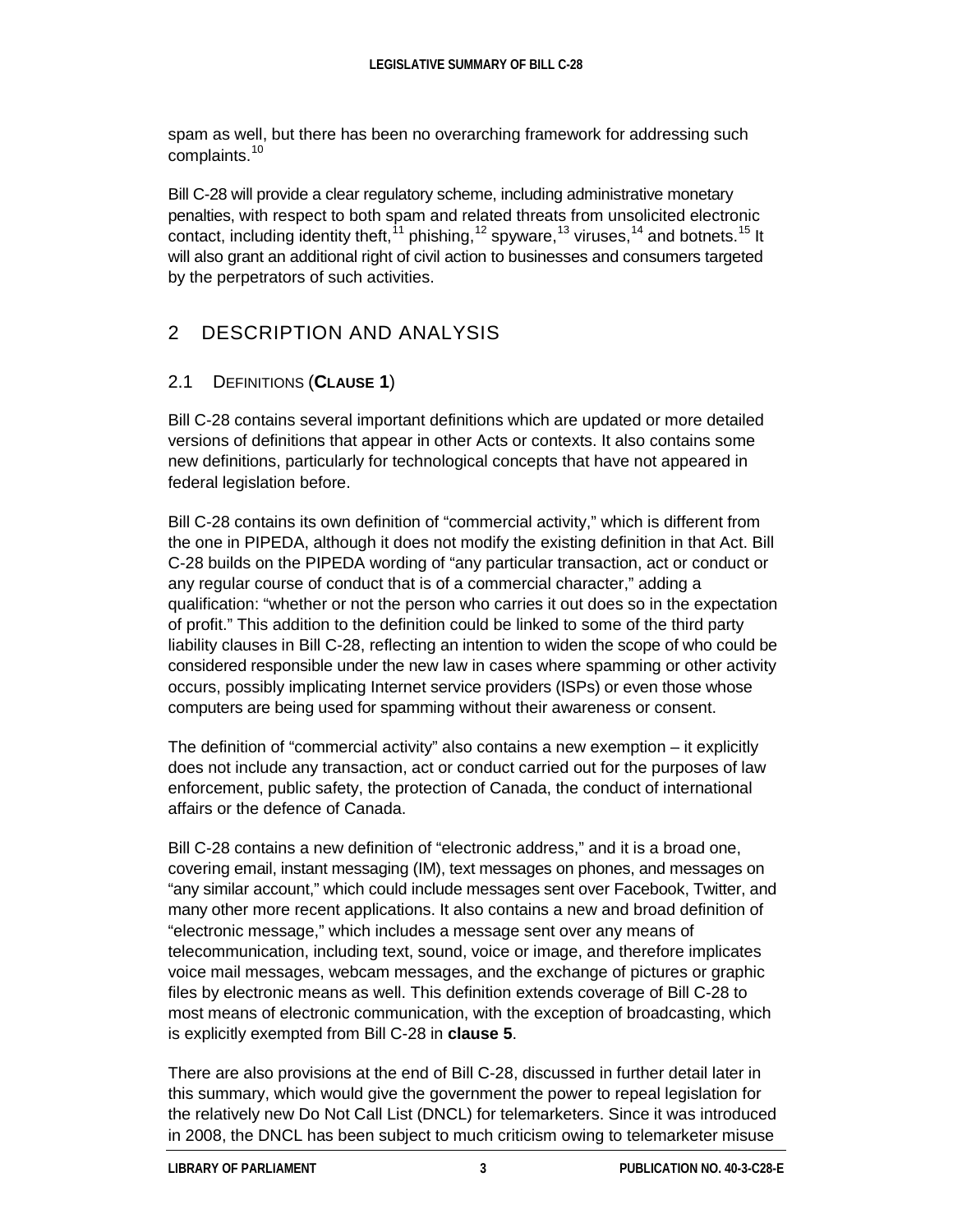of the names on the list.<sup>[16](#page-22-11)</sup> The breadth of the definition of "electronic message" in Bill C-28 means that the definition could apply to unsolicited voice mail messages left by telemarketers, and subject them to the "opt in" approach of the new legislation whereby they must obtain permission before contacting people, overriding the existing regime.

Bill C-28 goes on to provide a distinct definition for "commercial electronic message," based on the type of content contained in it. The definition specifies that the nature of the message can be inferred not only from the content, but also from any links contained in the message or the contact information of its sender. Categories of activity related to purchase, sale, barter or lease of products, services, land or an interest or right in land are included, as well as offers to provide a business, investment or gaming opportunity, and the promotion of any of these activities, or of a particular person engaged in such activities and their public image.

The definitions of "telecommunications service" and "telecommunications service provider" in Bill C-28 are broader than those in the *Telecommunications Act*, although it does not appear that they would replace the existing definitions except when referring to spam. The Bill C-28 definition of "telecommunications service" extends to any service or feature of a service provided by means of telecom facilities, whether the provider "owns, leases or has any other interest in or right respecting the telecommunications facilities and any related equipment used to provide the service." The definition of a service provider covers those who provide such services either "independently or as part of a group or association."

Bill C-28 contains a definition of "transmission data," which is new and very detailed, seeking to cover any data relating to "the telecommunications functions of dialling, routing, addressing or signalling" – including by phone, Internet, and wireless – involved in all functions of transmitting data electronically outside of the actual substance of the message. The intent appears to be to capture all steps along the chain of transmission where a spammer or other malevolent communicator could insert some form of problematic technology such as malware or spyware, or fake an identity for the purposes of communication (such as pretending to be from a bank or other reputable institution that the recipient would trust).

## 2.2 PURPOSE (**CLAUSE 3**) AND RELATED CLAUSES (**CLAUSES 2 AND 3**–**5**)

Bill C-28 identifies its purpose as promoting the efficiency and adaptability of the Canadian economy by regulating commercial conduct that discourages the use of e-commerce by (i) impairing the availability, reliability, efficiency and optimal use of e-commerce, (ii) imposing additional costs on businesses and consumers, (iii) compromising the privacy and security of confidential information and (iv) undermining the confidence of Canadians in using e-commerce for commercial activities at home and abroad (**clause 3**).

Bill C-28 establishes itself as binding on any corporation, whether it is provincially or federally incorporated (**clause 4**), but it does not, as previously indicated, apply to broadcasters (**clause 5**). As indicated earlier, Bill C-28 contains a new provision that was not in its predecessor bill, specifying that in the event of a conflict between any provisions of Bill C-28 and PIPEDA, it is Bill C-28 that will prevail (**clause 2**).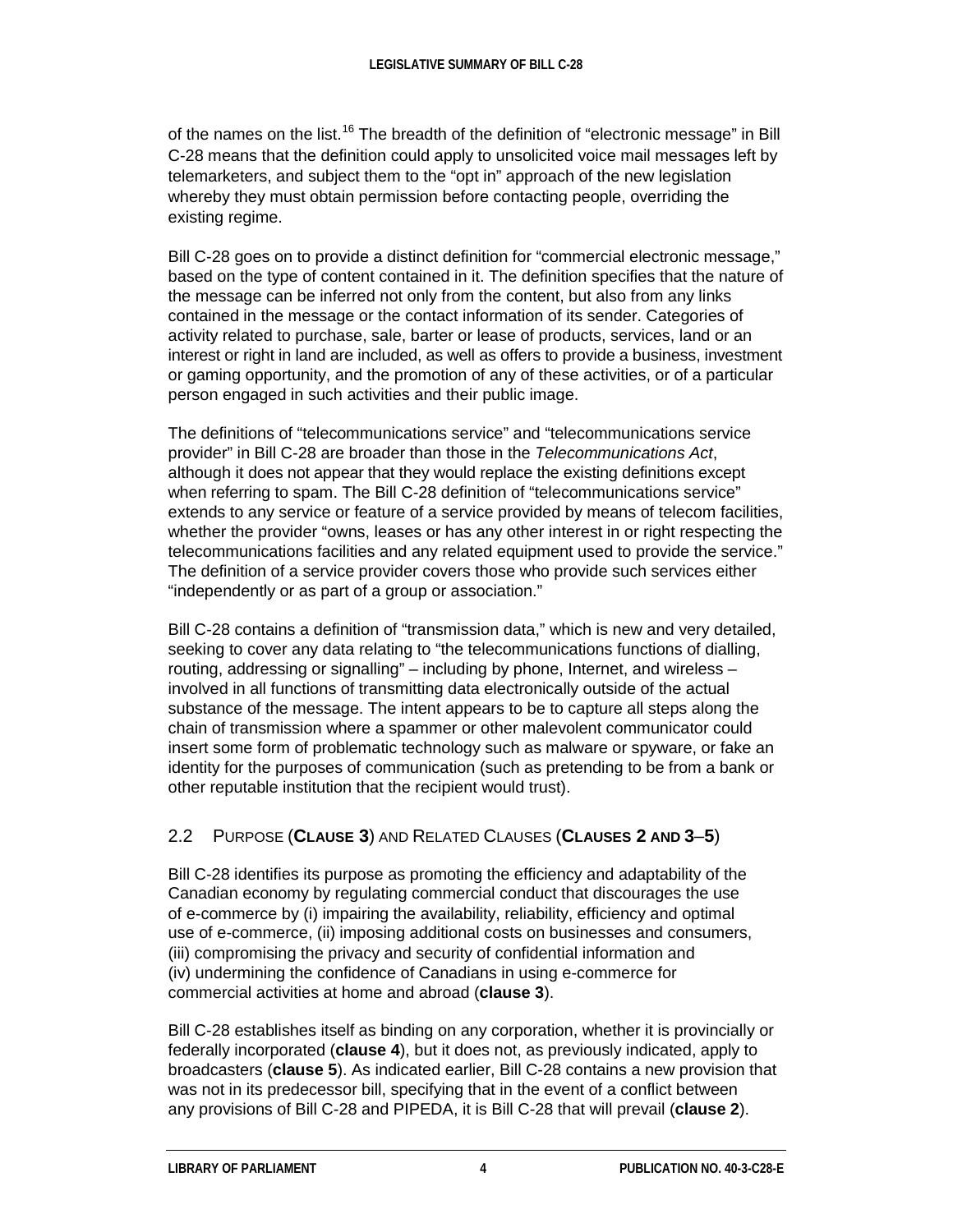#### 2.3 KEY PROVISIONS (**CLAUSES 6–9 AND 12**)

The key violations which are at the heart of Bill C-28 are laid out in **clauses 6 to 9** of the bill.

**Clause 6** designates spamming, the sending of unsolicited commercial electronic messages, as a violation. It forbids sending a commercial electronic message unless there is express or implied consent from the recipient.<sup>[17](#page-22-12)</sup> Any message sent must also be in a prescribed form – it must identify the person who sent the message and the person on whose behalf it is sent, provide accurate contact information for these parties, and set out an unsubscribe mechanism as outlined in **clause 10**. Exceptions include messages sent between those who have a personal or family relationship, and any message sent to someone engaged in a commercial activity that is solely an inquiry or application relating to that activity (**clause 6(5)**). **Clause 6(7)** exempts the service provider from liability in relation to spamming.

**Clause 6(6)**, which was originally added to the predecessor bill through a government amendment when it was before the House of Commons Standing Committee on Industry, Science and Technology, specifies that the prohibitions on sending a commercial electronic message do not apply to quotes or estimates for the supply of a product, goods, a service, land or an interest or right in land *if* the message was requested by the recipient. They also do not apply to a message that facilitates, completes or confirms a commercial transaction that has already been agreed to by the recipient, or that provides warranty, product recall, safety or security information about a product, good or service that the recipient has used or purchased. Further exemptions have been added for certain types of ongoing messages such as those that provide notification of factual information; that provide information directly related to an employment relationship or benefit plan; or that deliver a product, good or service that the recipient is entitled to receive under the terms of a previous transaction. Further exemptions may be specified in the regulations.

These consent restrictions would also be used to deal with "phishing." A common phishing operation is one in which an e-mail is sent from what appears to be an organization the recipient knows, such as a bank, requiring the recipient to send back personal information or confirm the information via a link. The actual sender is not the bank but an impersonator who uses this means to steal the recipient's personal information, which the recipient would not otherwise give out.<sup>[18](#page-22-13)</sup>

**Clause 6(8)** is noteworthy, since it exempts two-way voice communication between individuals (i.e., phone calls, faxes, and voice mail messages), which would normally mean that telemarketing activities covered by the DNCL are exempted from Bill C-28. However, later in Bill C-28, **clause 68** provides for the repeal of this exemption provision, which indicates that while telemarketing activities covered by the DNCL may be exempt from Bill C-28 in the early stages of the Act's implementation, the government may eliminate that exemption at a later date. This would mean that all the requirements included in **clause 6** of Bill C-28 would eventually become applicable to telemarketing activities as well, including a much more stringent consent standard than is currently applied under the DNCL. (See the section on "Consent," below.)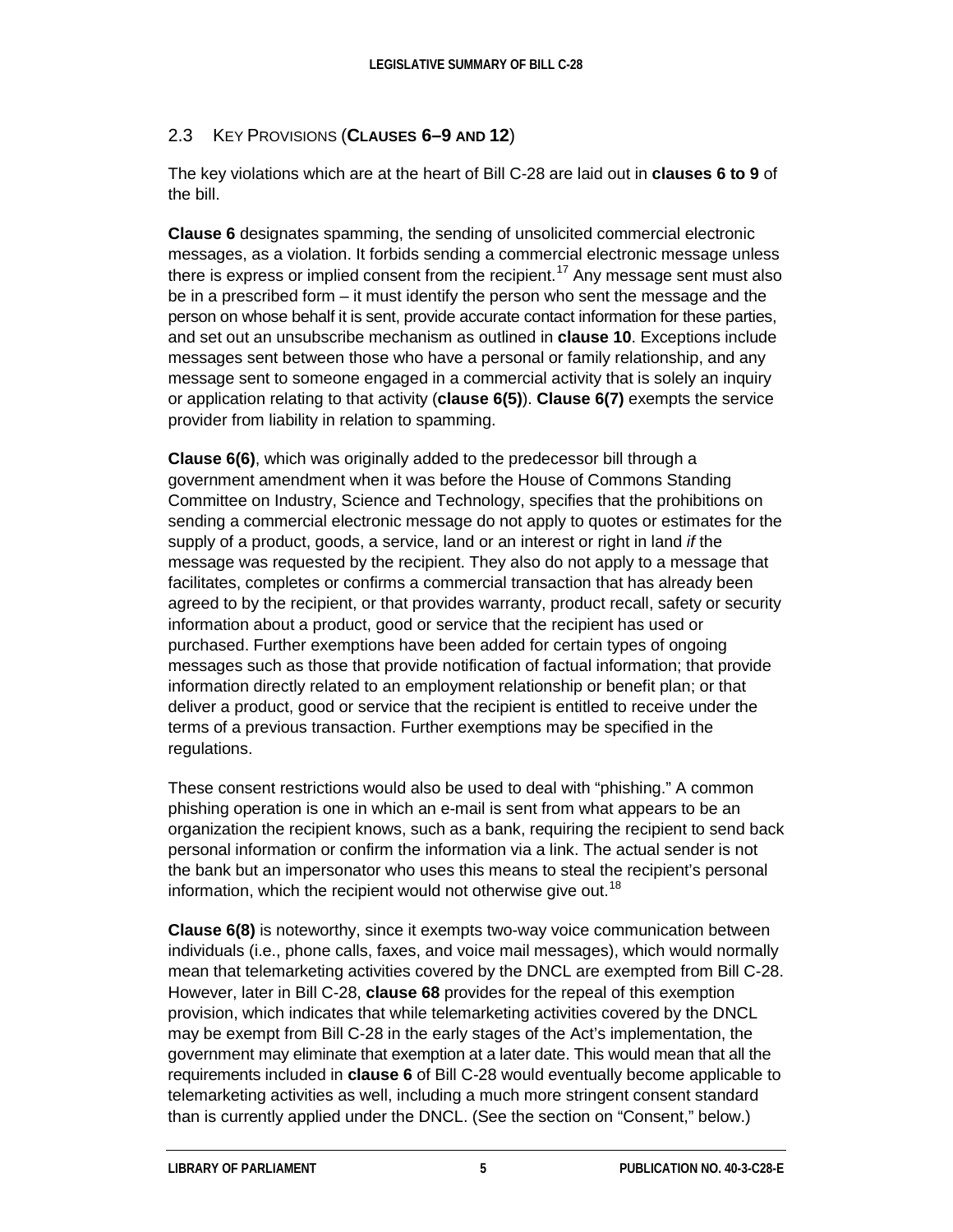Bill C-28 also contains language to directly repeal the DNCL in its current form (sections 41.1 to 41.7 of the *Telecommunications Act*), which could be activated at a time of the government's choosing (**clause 90**). In their testimony before the Committee on this bill's predecessor, Industry Canada officials indicated that technological convergence may make the DNCL obsolete at a point in the near future, since many voice calls will be made using Voice Over Internet Protocol (VOIP), which will essentially transform them into electronic messages. The officials also testified that the DNCL is also currently dependent on a private provider for its administration, which may withdraw as the technologies increasingly converge. The officials indicated that the bill's clauses concerning the DNCL, which are mostly replicated in Bill C-28 with some technical changes, are intended to give the government the flexibility to respond to this situation if and as it arises.<sup>[19](#page-22-14)</sup>

**Clause 7** addresses certain types of hacking operations, such as a "man in the middle attack," where an electronic communication between two parties is intercepted and redirected without either party's knowledge. Under this clause, no one is permitted to alter the transmission data for a message or cause it to be altered so that the message is sent or copied anywhere other than where the sender thinks it is going. All alterations to the transmission data require the express consent of the sender (which would include any recipient sending a reply to an electronic message), as well as the ability to withdraw that consent at will (under the specifications laid out in **clause 11(4)**). **Clause 7(2)** exempts service providers from this requirement, since they sometimes need to alter transmission data for technical reasons as part of the normal course of directing electronic messages through the service network.

Under **clause 8**, no one can, in the course of a commercial activity, install or cause to be installed a computer program on any other person's computer system, nor may anyone use any installed program to cause an electronic message to be sent from another person's computer, without the owner's express consent. (The owner must also have the option to withdraw that consent under the specifications laid out in **clause 11(5)**.) This provision is aimed particularly at the surreptitious installation of spyware and malware, such as the kind that turns computers into "botnets" used to relay spam without their owners' permission.

**Clause 9** designates the aid, inducement, causing or procurement of any of the activities in **clauses 6 to 8** to be a violation as well.

Activities under **clause 6** are violations only if a computer system located in Canada is used to send or access<sup>[20](#page-22-15)</sup> the electronic message in question, and in the case of **clause 7**, only if a computer system located in Canada is used to send, route or access the electronic message. This type of restriction does not apply to **clause 8** (**clause 12**).

## 2.4 CONSENT (**CLAUSES 10, 11 AND 13**)

**Clause 10** defines express consent and implied consent for the purposes of Bill C-28. Express consent is what is known as "opt in" consent – commercial communication may not take place unless the person or corporation in question first consents to be contacted. Implied consent is what is known as "opt out" consent –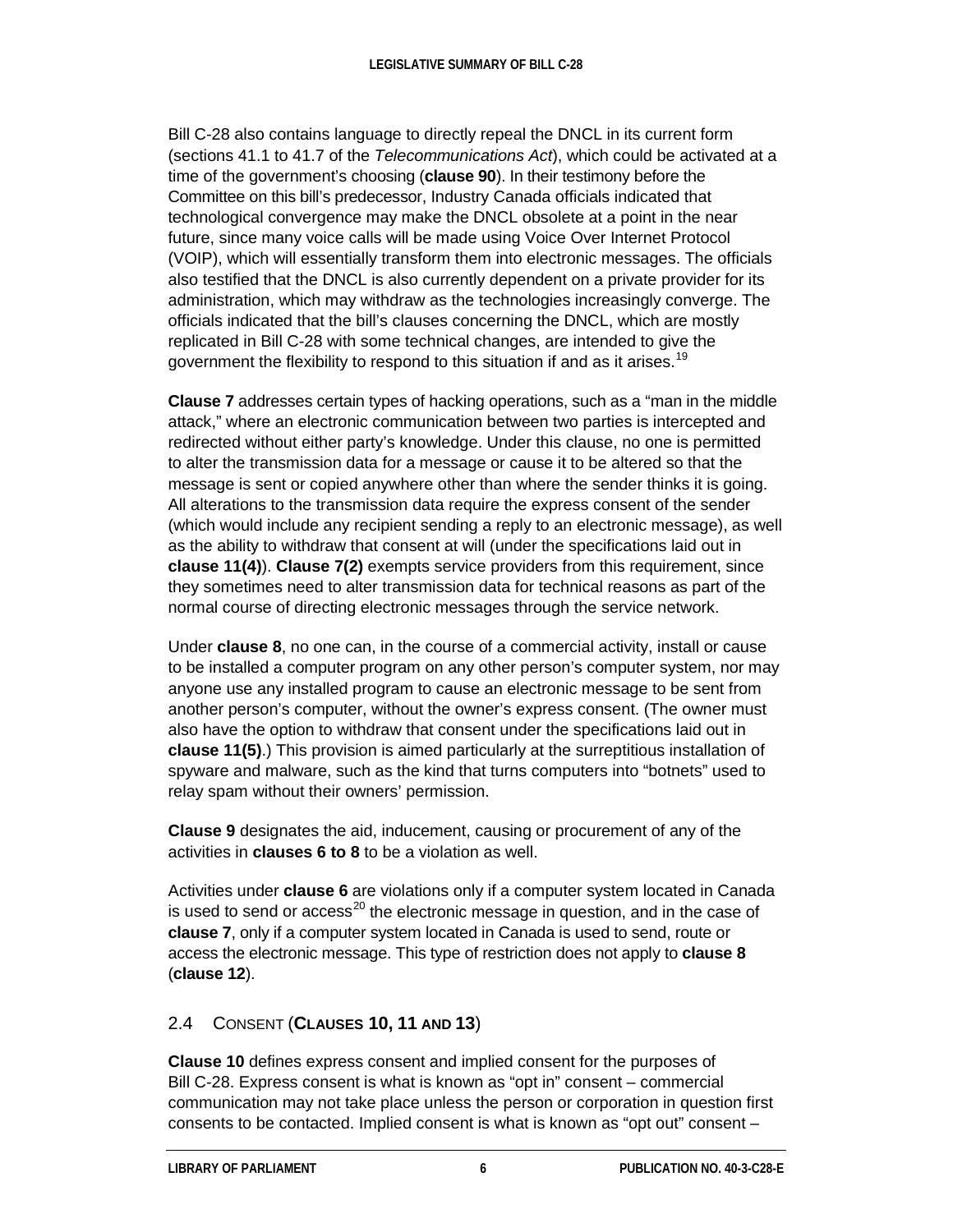commercial communication may take place with persons or corporations under circumstances where it can be deemed that they might be interested, but the recipients of the communication must be able to "opt out" of such communication. In the case of Bill C-28, implied consent can be assumed in cases where there is an "existing business relationship" or an "existing non-business relationship" between the sender and recipient – **clauses 10(10)** and **10(13)** provide a detailed definition of what constitutes each type of relationship. In the absence of either of these relationships, express consent must be sought for sending any unsolicited commercial electronic messages.

Where express consent is sought, the party seeking it is required under **clause 10** to set out "clearly and simply" the purpose(s) for which the consent is being sought, the prescribed information identifying the party seeking consent, and any other information that may be prescribed by the regulations.

Bill C-28 incorporates some amendments that were added to its predecessor bill at the Committee stage to provide extra instructions to those seeking consent on behalf of someone whose identity is not known. Under **clause 10(2)** of Bill C-28, the only information that is required to be provided is the prescribed information identifying the person seeking consent. Other conditions that govern this kind of consent relationship will be detailed in the regulations.

Another updated clause replaces the provision laid out in the original version of the predecessor bill requiring that every installation of a computer program on a recipient's computer be accompanied by a description of the function, purpose and impact of that program. **Clauses 10(3)–10(8)** of Bill C-28 specify that only the function and purpose need to be stated, along with some additional details that depend on the type of installation. These details may include a description of the material elements that perform the program function and their reasonably foreseeable impact on the operation of the recipient's computer system (**clause 10(4)(***a***) and (***b***)**). These extra details must be provided if the installation will do one of the following: collect personal information stored on the computer system; interfere with the recipient's control of the computer system; change or interfere with the recipient's existing settings, preferences or commands; change or interfere with data that affects the recipient's lawful access to it; cause the recipient's computer system to communicate with another computer system or device without the recipient's consent; or install a computer program that may be activated by a third party without the knowledge of the recipient. Further criteria requiring the extra information to be provided for consent may be specified in the regulations (**clause 10(5)**). Exceptions to these requirements include the collection, use and communication of transmission data only, a program upgrade or update (provided the recipient has consented to receive updates and upgrades), cookies, HTML code, Java scripts, an operating system, any other program executable only through a program for which consent has already been given, any program to be specified in the regulations, and situations where it is reasonable to assume implicit consent from the recipient's conduct (**clauses 10(6)–10(8)**).

The definition of "implied consent" in **clause 10(9)** of the bill, which again incorporates amendments made to the predecessor bill, now includes a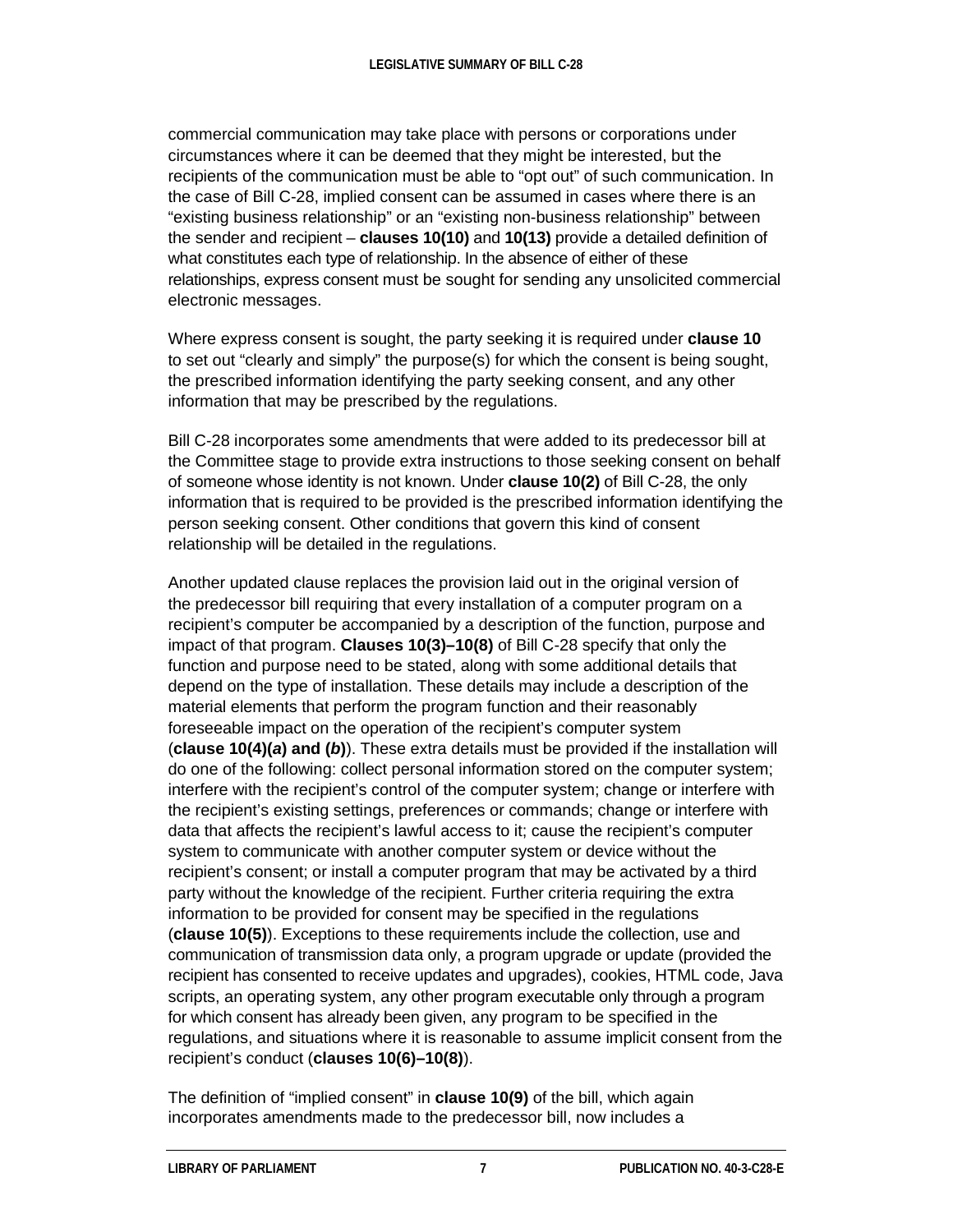"conspicuous publication" exception, a concept borrowed from Australia and New Zealand. Under this exception, if a recipient has conspicuously published their e-mail contact information, for instance on a business web site, and has not posted with it a disclaimer that it is not to be used for unsolicited electronic commercial messages, then it may be used to contact them on matters relevant to their business or official capacity (**clause 10(9)(***b***)**). This exception also applies if the recipient has provided their e-mail contact information to the sender without indicating they do not wish to receive unsolicited commercial messages, and the message is related to their business or official capacity (**clause 10(9)(***c***)**). Further exceptions may be specified in the regulations (**clause 10(9)(***d***)**).

Those who can assume implied consent because of a business relationship must meet the one of the following criteria (**clause 10(10)**):

- They sold, leased or bartered a product, goods, services, land or an interest or right in land to the message's recipient within the 2 years before the message was sent.
- They provided a business, investment or gaming opportunity that was accepted by the recipient within the preceding 2 years.
- They entered into a written contract, which is still active or which expired within the preceding 2 years, with the recipient for any reason.
- They received any kind of inquiry from the recipient within the previous 6 months.

Any purchaser of a business is considered to have inherited its existing business relationships for the purposes of the bill (**clause 10(12)**).

Businesses that may take advantage of this kind of relationship include cooperatives as defined in the *Canada Cooperatives Act*, cooperative corporations as defined in the *Cooperative Credit Associations Act*, and any similar organization that is federally or provincially incorporated (**clause 10(11)**).

Those who can assume implied consent because of a non-business relationship must meet one of the following criteria (**clause 10(13)**):

- The recipient made a donation or gift to them or their organization in the 2 years before the message was sent, and they are a registered charity, or a political party, organization or candidate.
- The recipient performed volunteer work for them or their organization or attended a meeting organized by them within the preceding 2 years, and they are a registered charity, or a political party, organization or candidate.
- The recipient has been a member of their organization during the 2 years before the message was sent, and they are a club, association or voluntary organization, as defined in the regulations.

Where the existing business or non-business relationship is connected to a membership or an ongoing use or purchase under a subscription, account, loan or similar relationship, the 2-year period is considered to start on the day of its termination (**clause 10(14)**).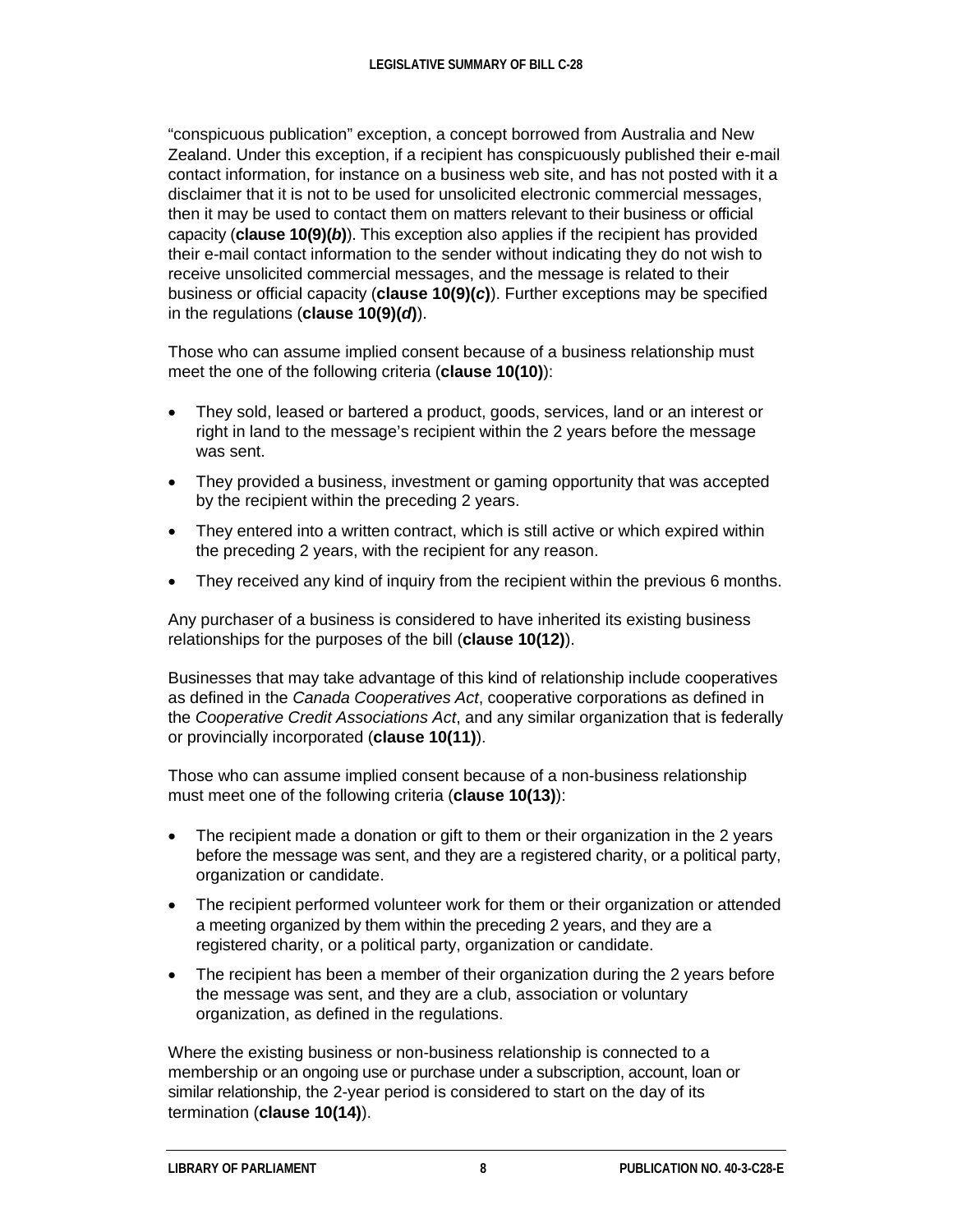Even where consent of some kind for receiving an unsolicited commercial electronic message is given, the recipient must be able to "opt out" by unsubscribing from the communication. **Clause 11** lays out the technical requirements for the mechanism to unsubscribe. It must allow the recipient to indicate, at no cost to him or her, using either the same electronic means by which he or she received the message or any other electronic means that are practicable, the wish not to receive any further messages, and it must specify an electronic address or provide a link to a World Wide Web page by which this indication can be given. The address or link must be valid and work for a period of 60 days following the sending of the original message in which it is contained (**clause 11(2)**). Any unsubscribe notification received by the sender must be put into effect within 10 business days (**clause 11(3)**).

For cases where there is express consent to alter transmission data under **clause 7**, an unsubscribe mechanism must be provided to the recipient of the electronic message throughout the period covered by the consent, and any activation of the unsubscribe option must be put into effect within 10 business days (**clause 11(4)**).

For cases where there is express consent to download a program onto a person's computer under **clause 8** (botnets/spyware/malware), a mechanism whereby the recipient can send a request to remove or disable the computer program because its function, purpose or other details required under **clause 10(5)** were not as advertised in the original consent request, has to be provided for a year after the program's installation (**clause 11(5)**). The providers of the program have to grant a request to uninstall, without cost, if the request is made because of misrepresentation of the program in the original request for consent (**clause 11(5)(***b***)**).

Anyone who alleges to have either express or implied consent for activities under **clauses 6 to 8** has the burden of proving it in court and/or before the regulator (**clause 13**).

## 2.5 VIOLATIONS AND PENALTIES (**CLAUSES 14–46**)

Bill C-28 designates the CRTC as the main regulatory agency responsible for pursuing administrative penalties against those who violate the Act (**clause 14**). The CRTC is given numerous powers in relation to this mandate, including the right to cause a demand to be served on a telecommunications provider to verify compliance with Bill C-28, and to prevent disclosure of that demand for the purposes of protecting an investigation (**clause 15**).<sup>[21](#page-22-16)</sup> The telecommunications provider, which is required to preserve data for the purposes of complying with the demand, is entitled to apply for a review if either the preservation of data or non-disclosure would place an undue burden upon it (**clause 16**).

The CRTC also has the power to require that a person produce a document in his or her possession or control, or to require preparation of a document based on data, information or documents in the possession or control of that person (**clause 17**). Again, anyone subject to such a requirement has the right to apply for review on the grounds of unreasonableness or the possibility of disclosing privileged information, or to seek conditions on the disclosure (**clause 18**). The CRTC may also apply to a justice of the peace for a warrant to enter a place of business pursuant to Bill C-28,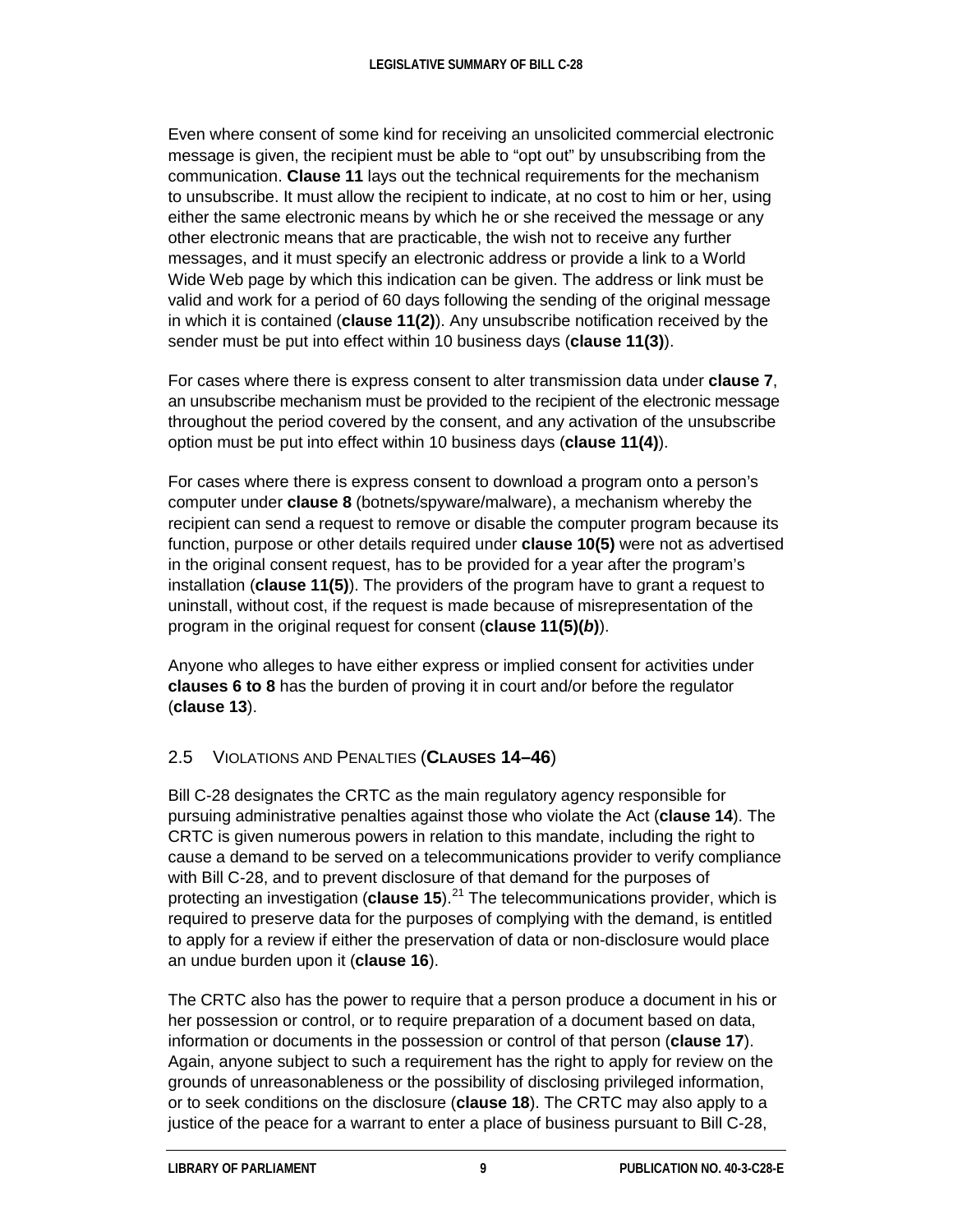and unless the warrant contains different conditions, may then examine anything found there, use any means of communication found there, and examine or use any computer systems, documents, and copying equipment found there. It may also remove, for copying or examination, anything found at the place it has entered, and it may prohibit or limit access to the place itself. The owner of the place is required to give all reasonably required assistance to the CRTC under such circumstances (**clause 19(4)**).

Bill C-28 imposes significant monetary penalties for violations of **clauses 6 to 9** of the Act, along with a list of factors to be taken into account in determining the amount levied (**clause 20(3)**). These factors include the purpose of the penalty, the nature and scope of the violation, any history of previous violations under the Act, any financial benefits obtained from the violation, ability to pay, whether voluntary compensation has already been paid, and any other relevant factors or factors established by the regulations.

The maximum penalty for an individual is \$1,000,000 and the maximum penalty for a corporation or other organization is \$10,000,000. These fines are imposed per violation, and the regulations may define some types of violations as being separate for each day that they continue, so the maximum amounts for these could therefore be imposed for each day that the law is found to have been violated (**clause 20(5)**). If the regulations were to designate spamming to be this kind of violation, for example, a business that has been spamming for 10 days could conceivably be required to pay up to \$100,000,000 in penalties.

Bill C-28 also permits violations to be dealt with by way of undertakings – if the perpetrator enters into an undertaking in accordance with the Act, proceedings against the perpetrator are automatically halted. The undertakings must identify every violation committed under Bill C-28, and may require payment of a given amount (**clause 21**).

Otherwise, when a violation is committed, a notice of violation can be issued by the CRTC (**clause 22**). All violations that are pursued under Bill C-28 have a limitation period of three years from the date on which the subject matter of the proceeding became known to the relevant authority (**clause 23**). The person or entity issued a notice can make representations in response, but if this does not occur, the person or entity is deemed to have committed the violation (**clause 24**). If representations are made, the CRTC has to make a finding of whether the violation was committed, on a balance of probabilities standard (**clause 25**). Once a violation has been deemed or found, the CRTC has the power to order the violating party to cease contravening the law (**clause 26**).

Any such finding (**clause 25**) or order (**clause 26**) by the CRTC may be the subject of an appeal to the Federal Court of Appeal, as may a decision of the CRTC with respect to preservation or production orders under **clauses 16 and 18**, if they concern questions of law. However, appeals with respect to questions of fact can only be brought with leave of that court. Deemed violations (**clause 24**) cannot be appealed, but any orders arising from them (**clause 26**) can be.

All penalties or payments are payable to the Receiver General, including any "reasonable expenses" incurred in trying to pursue a payment or penalty owed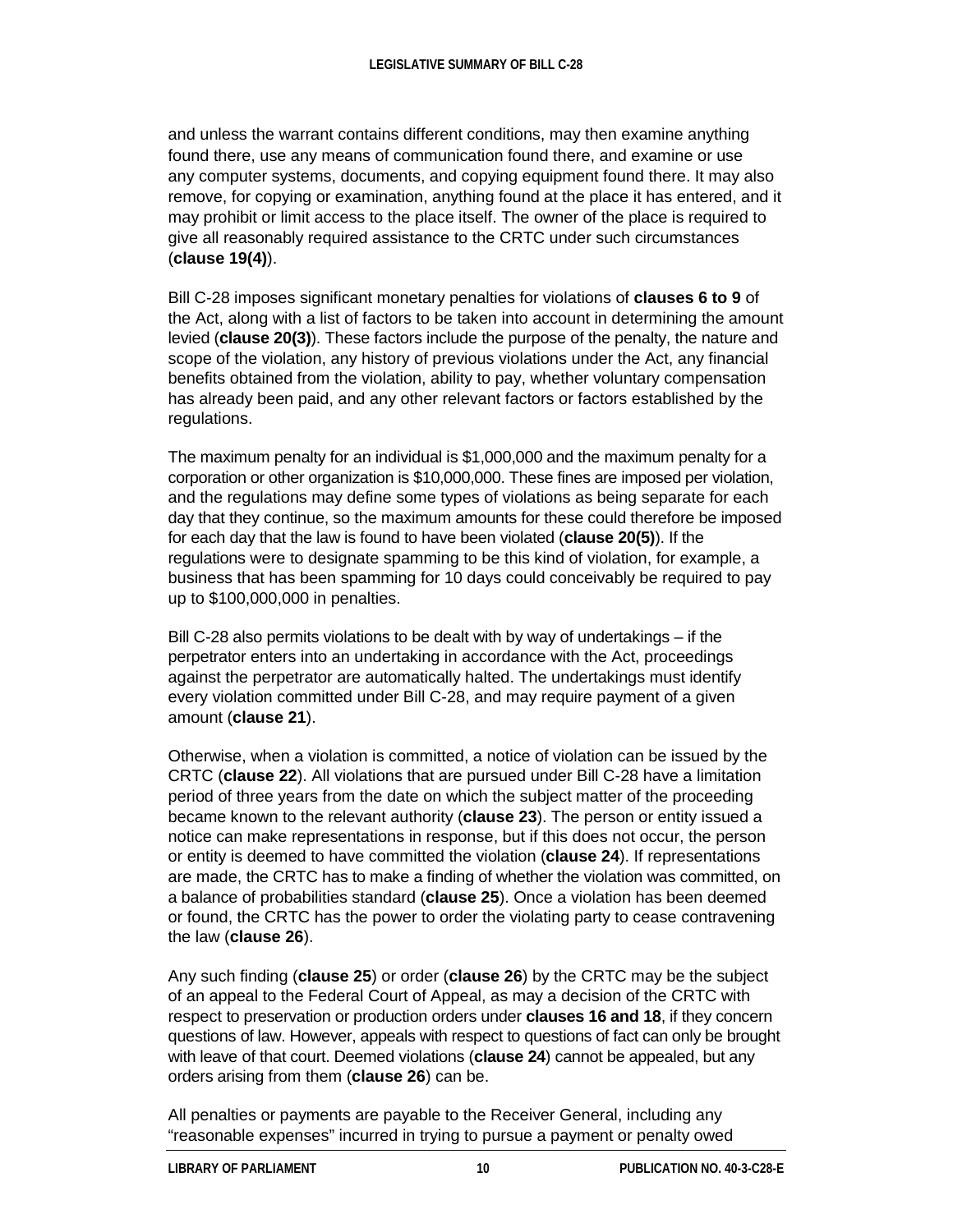under Bill C-28. There is a five-year limitation period on the recovery of penalties, payments and expenses (**clause 28(2)**). The CRTC may issue a certificate certifying any unpaid amount, and this can be registered in the Federal Court to give it the same effect and enforceability as a judgment of the Court for the amount owing (**clause 29**).

Violations of Bill C-28 are not criminal offences (**clause 30**), but they do create both direct and vicarious liability, and allow for the possibility of holding the directors and/or officers of a corporation directly responsible for the actions of that corporation, "piercing the corporate veil," as it is commonly known. Any officer, director agent or mandatary of a corporation that commits a violation is liable for it if they directed, authorized, assented to, acquiesced in or participated in the commission of the violation, regardless of whether proceedings are commenced against the corporation itself (**clause 31**). An employer is also liable for violations committed by an employee (or their agent or mandatary) acting within the scope of their employment, whether or not the employee is proceeded against or even identified (**clause 32**). There is a due diligence defence (**clause 33(1)**), but other common law defences can only be used to the extent that they do not conflict with other provisions of Bill C-28 (**clause 33(2)**).

In pursuing violations, the CRTC has the powers of a superior court with respect to witnesses and the production of evidence, and may make findings of fact without regard to the findings or judgement of a court (**clauses 34 and 35**). The CRTC may designate one member or a panel to conduct hearings, and may set its own rules of procedure (**clauses 36 and 37**).

In addition to the various measures providing for hearings to establish if there has been a violation of Bill C-28, the names of those who are deemed violators or who have given undertakings to cease activities prohibited by Bill C-28 can also be made public by the CRTC, along with the amounts of any monetary penalties imposed upon them (**clause 39**). Demands, notices, undertakings or orders of the CRTC may be converted into court orders by filing them with any court in the appropriate jurisdiction (**clause 40**).

The CRTC may also apply to the courts for an injunction to stop anticipated violations of Bill C-28(**clause 41(1)**). It must give 48 hours notice of such an application, unless the situation is so urgent that it would not be in the public interest to do so (**clause 41(2)**).

Anyone who fails to comply with a demand or notice issued by the CRTC, or any warrant issued by a justice of the peace under Bill C-28, commits an offence (**clause 42**). So does anyone who obstructs, hinders or knowingly provides false or misleading information to the CRTC in connection with a Bill C-28 proceeding of any type (**clause 43**). The same broad vicarious liability of employers and piercing of the corporate veil that apply to Bill C-28 violations also apply to these offences (**clauses 44 to 45**). Again, a due diligence defence is available, and there does not appear to be any restriction on other common law defences in this case (**clause 46(2)**). Fines of up to \$10,000 (first offence) or \$25,000 (subsequent offences) for individuals, or \$100,000 (first offence) and \$250,000 (subsequent offences) for corporations or other organizations may be applied (**clauses 46(1)(***a***) and (***b***)**).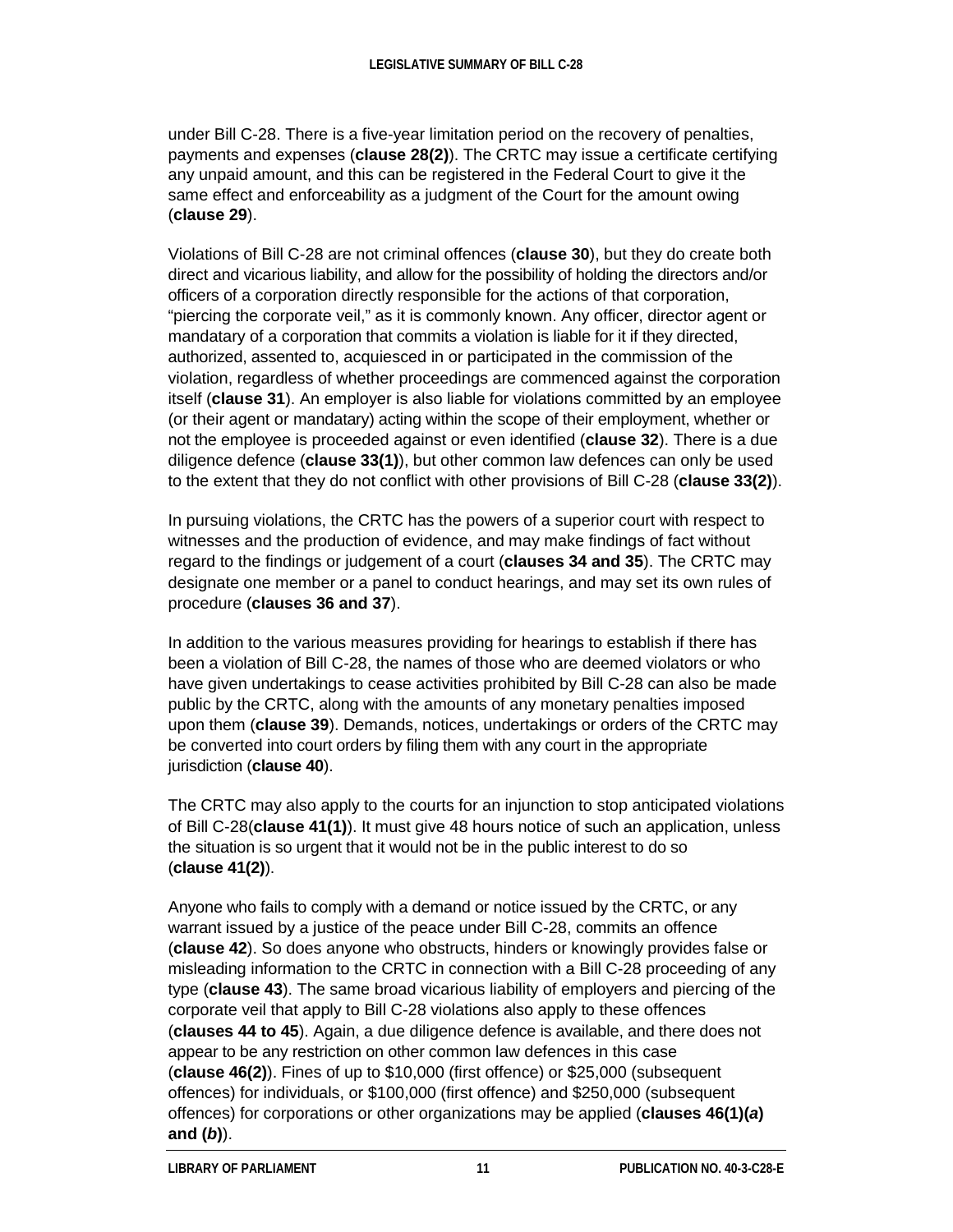It should be noted that in addition to this new regime, it appears from the proposed amendments to the *Competition Act* (see part 2.10 below) that recourse either to the courts or to the Commissioner of Competition are also available in cases of false and misleading telemarketing or electronic messages, which may violate both the *Competition Act* and Bill C-28 (**clauses 70 to 81**).

## 2.6 PRIVATE RIGHT OF ACTION (**CLAUSES 47–55**)

In addition to all of these remedies, Bill C-28 also creates a private right of action for individuals who have been affected by contraventions of Bill C-28. A person who alleges that he or she is affected by an act or omission that breaches the key provisions of the Act (**clauses 6 to 9**) may apply to a court for an order of compensation. This right is also available where a person alleges that he or she has been the target of false or misleading electronic messages under the proposed amendments to the *Competition Act* (**clause 77**), where an electronic address has been obtained without consent through data mining or other automated crawling, or where personal information has been obtained through accessing a computer system, or causing it to be accessed, without authorization (see the proposed amendments to PIPEDA at **clause 82**).

The three-year limitation period applies to this right, and the court is not able to consider the order if an undertaking has already been agreed to or a notice of violation already issued under Bill C-28. However, if an application for an order is filed in court first, then no undertaking may be made or notice of violation issued. In other words, one remedial scheme or the other must be chosen – the alleged violator cannot be pursued in the courts and before the CRTC at the same time (**clause 48**).

It appears from the wording of Bill C-28 that if the issue is pursued under the CRTC scheme, then it is generally called a "violation," whereas if it is pursued through some of the other avenues currently provided in the statute, it is referred to as a "contravention." If the issue specifically engages the false and misleading messages provision(s) of the *Competition Act*, it is referred to as "reviewable conduct." In any case, these words all appear to refer to the same breaches of Bill C-28, centred on **clauses 6 to 9**, irrespective of the choice of remedy.

If the avenue of the courts is chosen, then the CRTC, the Commissioner of Competition, and the Privacy Commissioner all have the right to be intervenors in the court proceedings, depending on the contraventions alleged (**clause 50**). With respect to remedies, the court may order compensation equal to the loss or damage suffered and expenses incurred, in addition to another \$200 for each contravention of Bill C-28 up to a maximum of \$1,000,000 per day (**clause 51(1)**), depending on the particular type of contravention.<sup>[22](#page-22-17)</sup> If it imposes this additional compensation payment, on top of damages, the court must use prescribed factors to determine the amount, including, among others, the nature and scope of the contravention, the violator's history, any previous undertakings, the financial benefit obtained from the contravention, and the ability to pay (**clause 51(3)**). Another factor to be taken into account by the courts is the purpose of any such compensation, which cannot, under Bill C-28, be punitive. Such awards are intended to "promote compliance" with Bill C-28, PIPEDA and the *Competition Act* (**clause 51(2)**).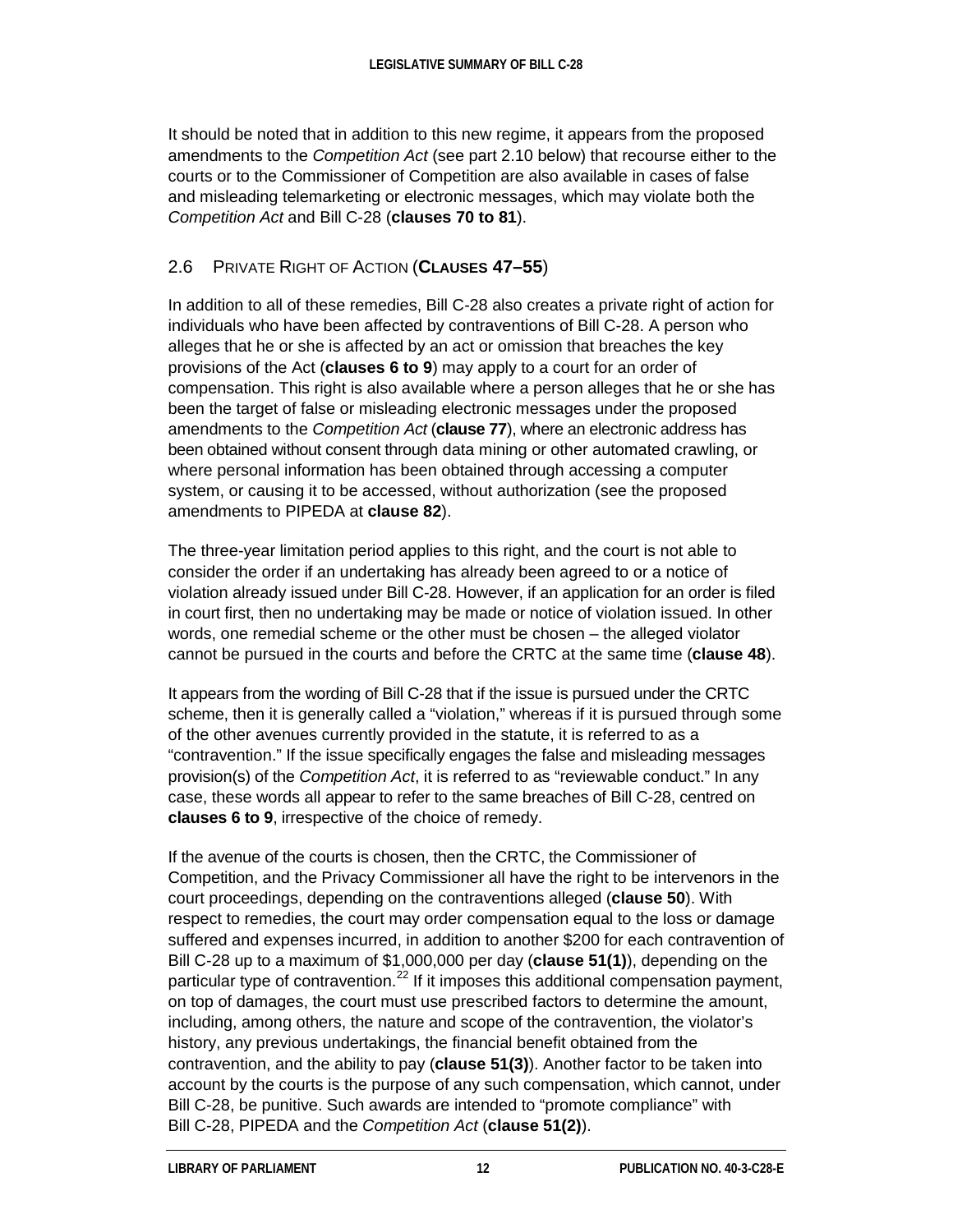The same vicarious liability and ability to pierce the corporate veil that is applicable to violations before the CRTC can be found by the courts as well, and may also be applied in relevant cases of violations of PIPEDA and the *Competition Act* (**clauses 52 to 53**). Due diligence is again the only explicit defence, and other common law defences do not apply to the extent that they are inconsistent with the Bill C-28, PIPEDA or the *Competition Act* (**clause 54**). In addition, where more than one party is found to have contravened the relevant sections of any of these three statutes, those parties are all jointly and severally liable for the damages and penalties imposed (**clause 55**).

## 2.7 INFORMATION SHARING (**CLAUSES 56–61**)

In addition to amending other Acts, Bill C-28 sets out several provisions which affect the operation of those Acts without amending them.

For example, PIPEDA contains a section which prohibits private sector organizations from disclosing the personal information of others without their knowledge or consent, except in exceptional circumstances, as per subsection 7(3). Bill C-28 would introduce a provision that operates despite subsection 7(3) of PIPEDA, allowing disclosure to the CRTC, the Commissioner of Competition or the Privacy Commissioner of this type of personal information in the event of a contravention of the key provisions of Bill C-28 (**clauses 6 to 9**), or of certain provisions of the *Competition Act*, the *Telecommunications Act*, and PIPEDA itself (**clause 56**).

The CRTC, the Commissioner of Competition, and the Privacy Commissioner are required to consult with each other to the extent that they consider appropriate to ensure that activities such as spamming are controlled under the complementary provisions in the Acts for which each of them has responsibility (**clause 57**). They can also share information and make certain disclosures to each other that would not normally be allowed under certain conditions relating to violations of those Acts (**clause 58**), although each of them can only use this information in relation to the particular statute for which he or she is responsible (**clause 59**).

In addition, the CRTC, the Commissioner of Competition, and the Privacy Commissioner can share information with foreign states and international organizations for the purposes of pursuing violations under their respective Acts and Bill C-28. All such information-sharing arrangements must be in the form of written agreements, however (**clause 60(1)**), and they may concern only illegal activity under foreign laws that does not have penal consequences (**clause 60(3)**). A written agreement can be presumed from the acceptance of a written request for assistance from a foreign state or international organization if it is accompanied by a declaration that assistance between Canada and the requesting party will be reciprocal (**clause 60(5)**).

**Clause 61** requires the CRTC, the Commissioner of Competition and the Privacy Commissioner to provide the Minister of Industry with any reports requested for the purpose of coordinating the implementation of the main violation provisions related to Bill C-28 (**sections 6 to 9**), including those in the *Competition Act* (sections 52.01 and 74.011) and PIPEDA (section 7.1).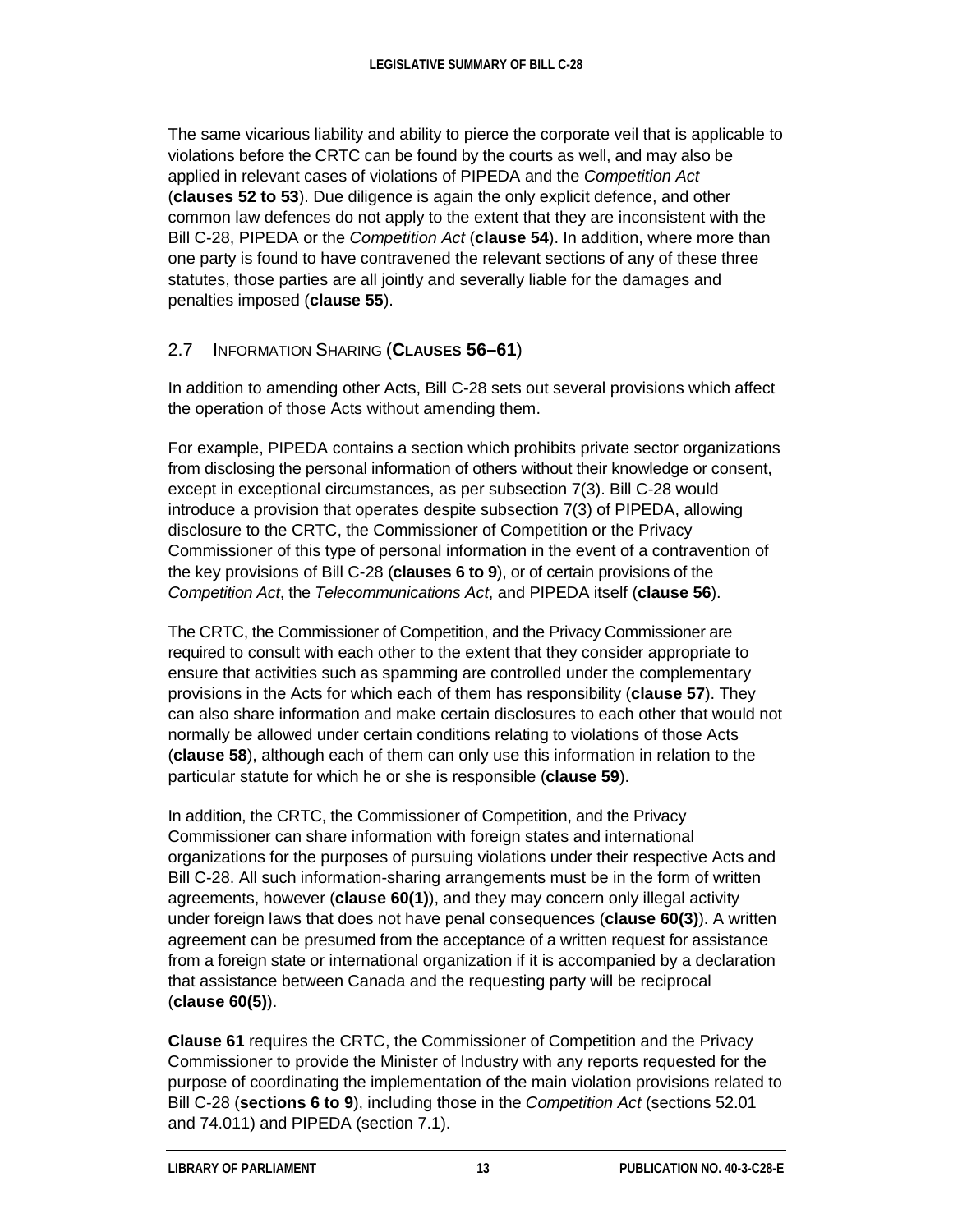#### 2.8 MISCELLANEOUS (**CLAUSES 62–66**)

The CRTC is permitted to incur expenses and hire experts for the purpose of activities related to Bill C-28 (**clauses 62 and 63**). The CRTC may also make regulations (**clause 64(2)**) pertaining to:

- the form of a request for express consent;
- undertakings;
- the manner of service for documents required under Bill C-28; and
- prescribing anything to be prescribed under Bill C-28.

The Governor in Council may make regulations on various matters (**clause 64(1)**), including:

- the circumstances in which consent is deemed to have been withdrawn for the purposes of **clause 6**;
- the definitions relating to the exceptions to the anti-spamming provisions in **clause 6(5)(***a***)**, such as what constitutes a "personal relationship";
- additional circumstances that constitute implied consent;
- definitions relating to the "existing non-business relationship" exemption;
- the use that may be made of a consent and the attendant conditions;
- the type of computer program installations which do not require details about them to be disclosed under **clauses 10(5), 10(6) and 10(8)**;
- determining which contraventions generate separate penalties for each day they continue;
- establishing additional criteria to be taken into account in setting the amount of a penalty; and
- any general matters relating to carrying out the purposes and provisions of Bill C-28.

Bill C-28 includes a clause that was added to its predecessor bill at the Committee stage requiring a parliamentary review of the legislation. However, the Bill C-28 version of the clause potentially changes the timing of such a review. The Bill C-28 review is to occur three years after the section mandating it comes into force, rather than three years after Bill C-28 as a whole comes into force (**clause 65**), as required in the earlier bill. Thus the timing of a parliamentary review of Bill C-28 could vary depending on when this section is declared in force.

Transitional provisions, added at Committee stage, specify that implied consent to receipt of electronic commercial messages for the purpose of business and non-business relationships that already existed prior to the legislation will continue for three years after the date on which **clause 6** of Bill C-28 comes into force. Express consent will need to have been sought during the 3-year transition period to continue them after that point. This is also true for the installation of computer program upgrades or updates (**clauses 66 and 67**).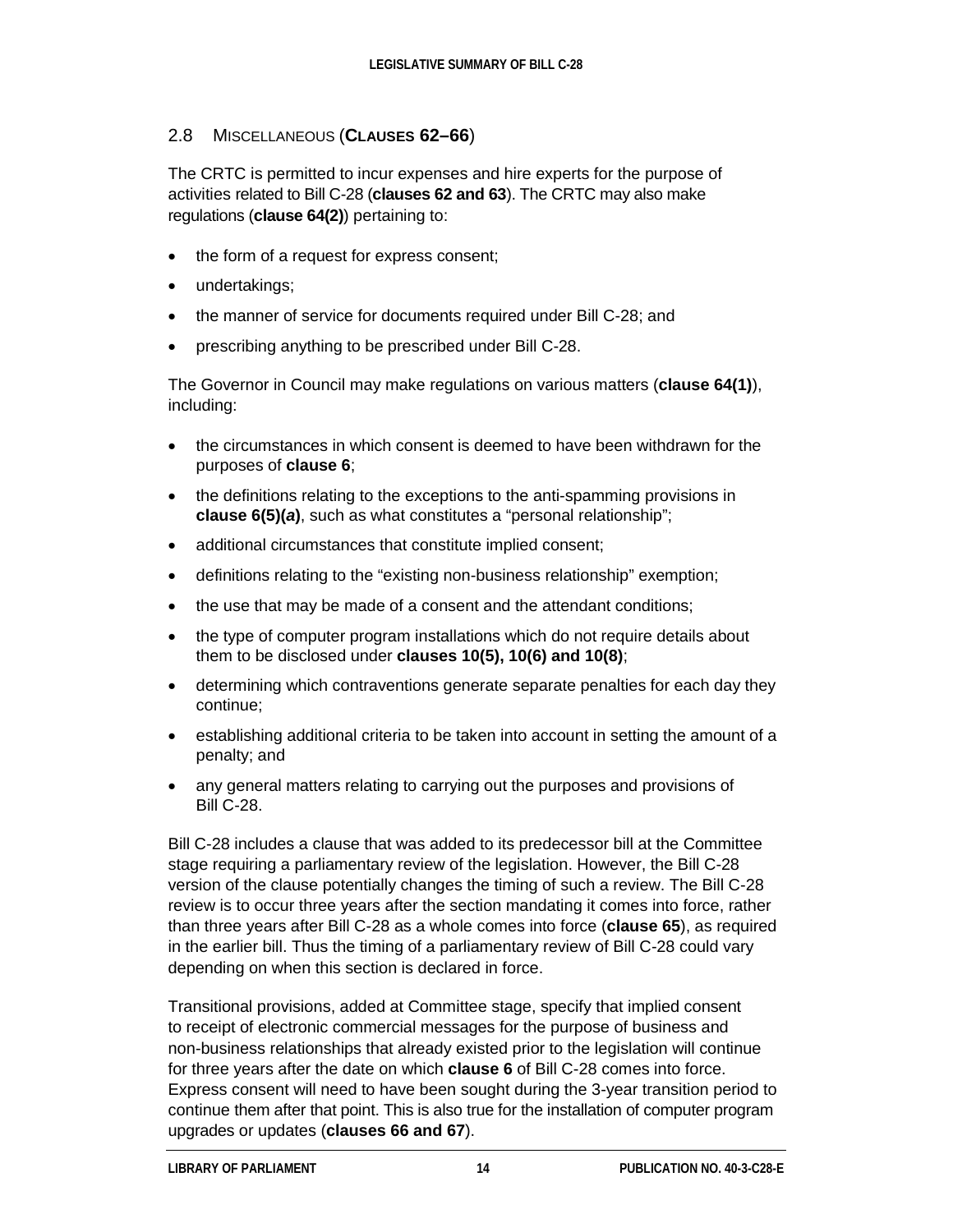#### 2.9 AMENDMENTS TO THE *CANADIAN RADIO-TELEVISION AND TELECOMMUNICATIONS COMMISSION ACT* (**CLAUSE 69**)

The only amendment to this Act is a provision incorporating the new powers of the CRTC under Bill C-28 by reference (**clause 69**).

#### 2.10 AMENDMENTS TO THE *COMPETITION ACT* (**CLAUSES 70–81**)

There are several amendments to the *Competition Act*, which give the Competition Bureau and the Commissioner of Competition a role in investigating and enforcing the new anti-spam provisions by extending the Act's existing regime on misleading and deceptive practices to include on-line activity. The text of the bill includes a series of "explanatory notes" to show what is being changed in this Act.

Bill C-28 adds several new definitions to the Act, and it amends the existing definition of "record" to give it a much broader meaning: "any information that is recorded on any medium and that is capable of being understood by a person or read by a computer system or other device." It also specifies that the definition of "information" in the Act now includes "data," and replaces the definitions for "computer system" and "data" with those in Bill C-28 (**clauses 70 and 71**).

The Bill C-28 definition of "electronic message" is also added to this Act. Definitions for three other terms – "locator," "sender information," and "subject matter information" – are added to this Act only and are not in Bill C-28 (**clause 70**).

Bill C-28 modifies the provisions in the Act concerning applications to a court for injunctions. In the case of injunctions for most infractions of the Act, the grounds on which one can apply for an injunction are simplified. If someone has committed an offence under the Act or is about to, and this would result in either injury to competition that cannot be remedied under the Act, or serious harm, an injunction can be granted, provided the balance of convenience favours it (**clause 73**).

For provisions relating to false and misleading electronic messages or telemarketing, the conditions to be met are the same, except potential injury to competition is no longer a factor. An injunction may also be granted in order to prevent someone from supplying a product that would facilitate the commission of an offence relating to false or misleading electronic messages or telemarketing, or in some cases to require them to actually prevent such an offence from taking place (**clause 74**).

The amendments specify that offences under the Act relating to false or misleading electronic messages or telemarketing are committed not only by those who make or send them, but by those who permit them to be sent (**clause 74**).

In addition to this, the definition of "telemarketing" is expanded to cover promotional calls by "any means of telecommunication," instead of restricting telemarketing solely to telephone communications (**clause 76**).

Some provisions are generally updated to include references to the broader definition of telemarketing and to the use of electronic messages in ways which violate the Act.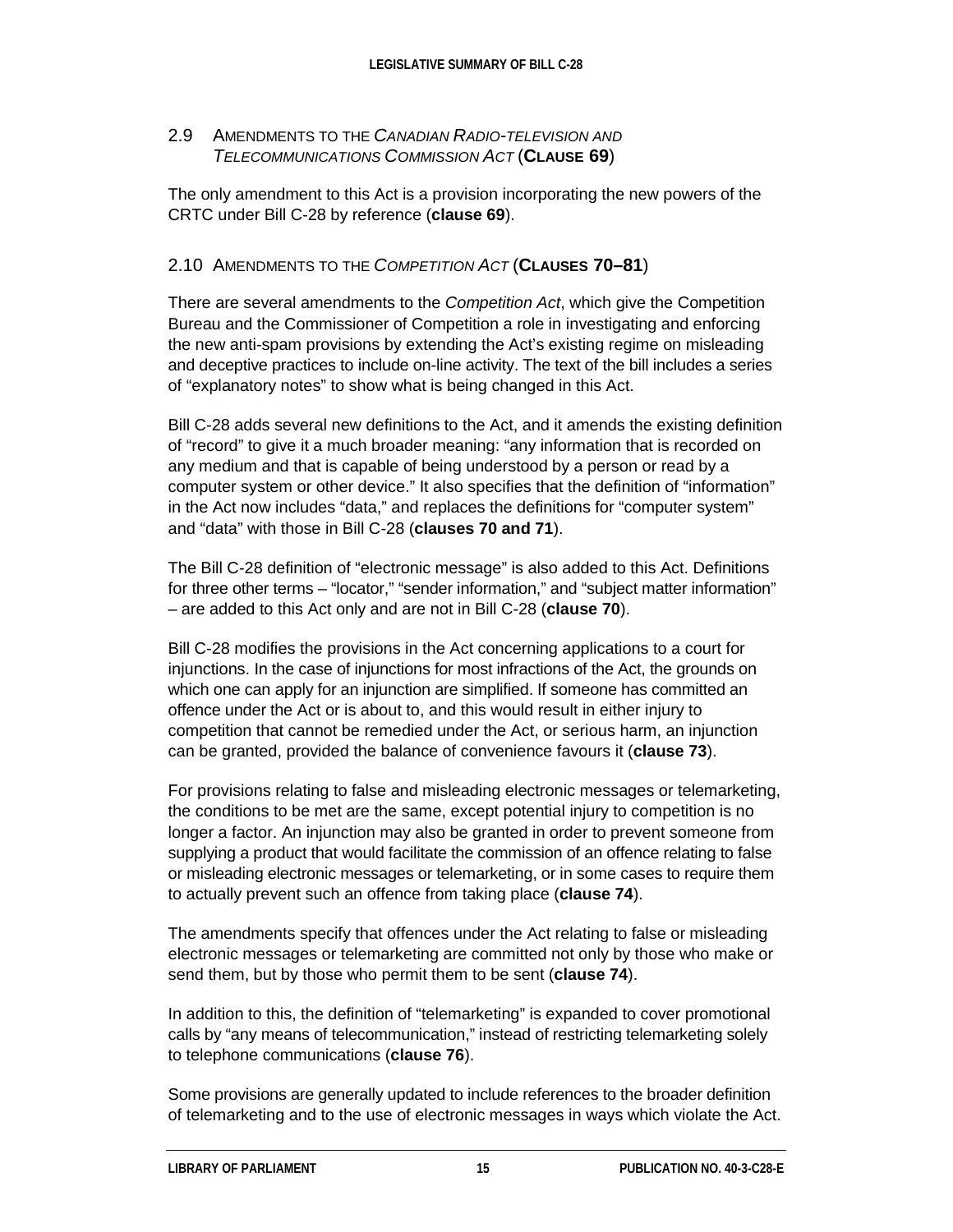In particular, a new section is added to define false or misleading representations by electronic message as an offence. This offence extends not only to the content of the message, but also to its sender and its subject matter information, as well as to its locator. It is not necessary to prove that someone was misled or deceived by the message, or even that the person was the intended recipient; it suffices to prove that the message was misleading or deceptive. The penalties for this new offence are a prison term of up to 14 years or a fine at the discretion of the court for an indictment, or both, or a prison term of up to 1 year or a fine of up to \$200,000 for a summary conviction, or both (**clause 75**).

However, proceedings cannot be brought by the Commissioner of Competition both under this new section and under the regime of review for deceptive marketing practices that exists in Part VII.1 of the Act at the same time – one or the other route must be chosen to seek a remedy (**clause 75**).

The provisions under Part VII.1 concerning deceptive marketing practices are also updated to permit a review under that part to be pursued where it involves an electronic message, and to apply to the wider definition of telemarketing (**clauses 77 and 78**). Where the Competition Bureau finds that a breach of the Act has taken place, the penalties applied can deduct any amounts someone has already been ordered to pay under Bill C-28 or has agreed to pursuant to a settlement agreement under Bill C-28 (**clause 79**).

The existing powers in the Act that permit the Commissioner of Competition to apply to the court for an order similar to an injunction are updated so that they can also be used against those who supply products facilitating the commission of an offence under the Act, or who fail to prevent an offence. The requirement that the court meet the standard of a "strong *prima facie* case" before issuing this order would be replaced by a less stringent standard of "if it appears to the court" (**clause 80**).

#### 2.11 AMENDMENTS TO THE *PERSONAL INFORMATION PROTECTION AND ELECTRONIC DOCUMENTS ACT* (PIPEDA) (**CLAUSES 82–87**)

There are several amendments to PIPEDA which expand the Privacy Commissioner's discretion and permit the Office of the Privacy Commissioner to take measures against the unauthorized collection of personal information through hacking or illicit trading of lists of electronic addresses.

Bill C-28 adds some new definitions to this Act, including "computer program," "computer system" and "electronic address" as they are defined under Bill C-28. (The first two are standardized with the definitions in the *Criminal Code*.) The new definition for "access" appears in this Act alone: it is defined as meaning "to program, to execute programs on, to communicate with, to store data in, to retrieve data from, or to otherwise make use of any resources, including data or programs on a computer system or a computer network" (**clause 82**).

Under PIPEDA as it currently exists, there is a list of exceptional circumstances under which personal information can be collected, used and/or disclosed by a private sector organization without consent, such as in life-threatening emergencies or for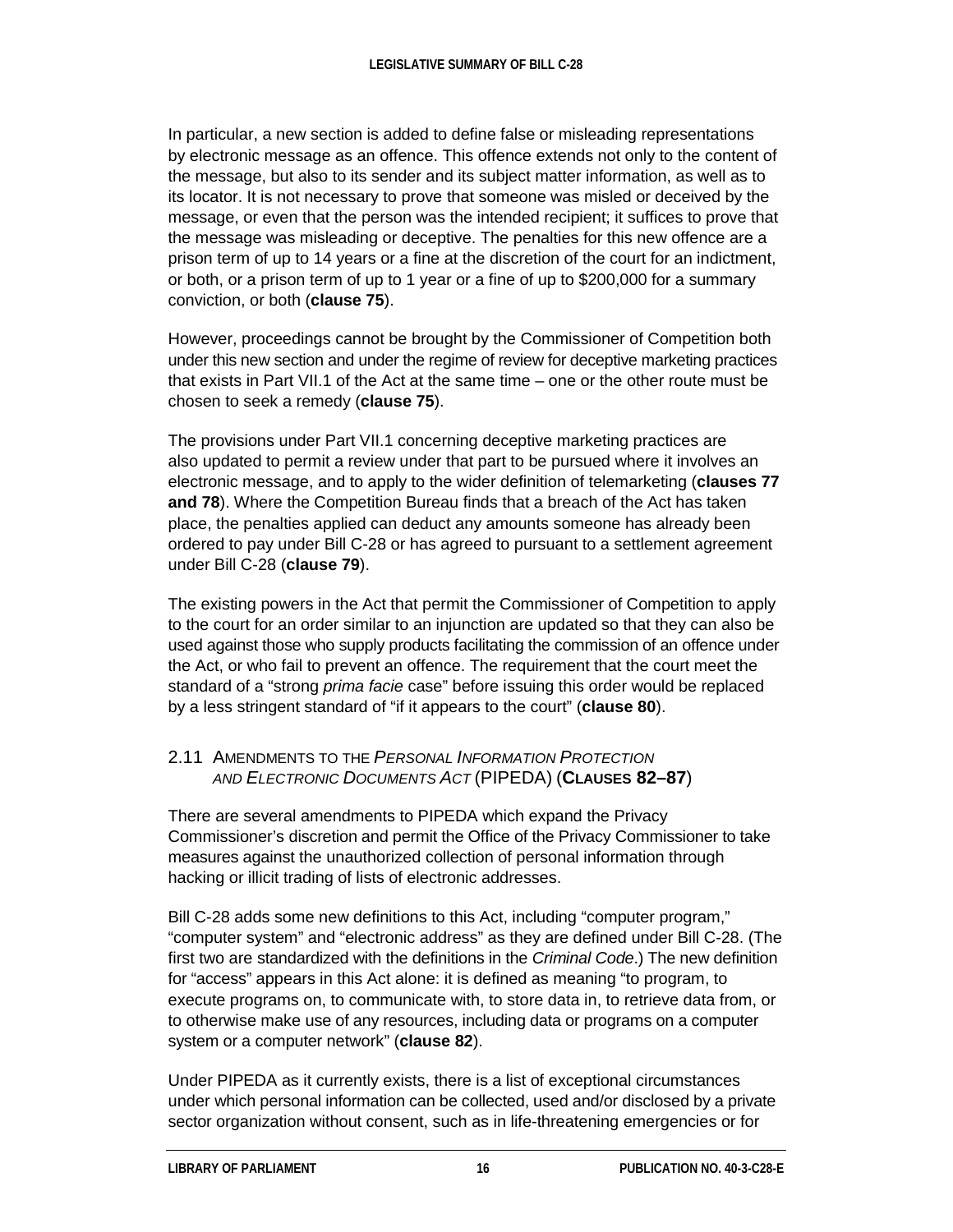debt collection. Bill C-28 introduces a caveat: in the case of the collection and/or use of an electronic address obtained through data mining or other automated crawling, most of the PIPEDA exceptions do not apply.<sup>[23](#page-23-0)</sup> The same caveat is also applied to the collection and/or use of personal information through any means of telecommunication if it is obtained through accessing a computer system, or causing it to be accessed, in an illegal manner (i.e. one that "contravenes an Act of Parliament") (**clause 82**).<sup>[24](#page-23-1)</sup> Consent must be obtained under all circumstances where personal information is obtained using these methods, unless the collection is related to law enforcement or investigative purposes.

Bill C-28 also grants the Privacy Commissioner new discretionary powers to refuse to investigate a complaint under certain circumstances – if he or she believes that there are other grievance or review procedures available that ought to be exhausted first, if there are other laws such as provincial ones under which the complaint could be dealt with more appropriately, or if the complaint was not filed within a reasonable period following the initial issue. The Privacy Commissioner also does not have to conduct an investigation into any matter which concerns a violation of the main provisions of Bill C-28 (**clauses 6 to 9**) or the amended provisions of the *Competition Act*, although he or she would have the power to reconsider if there are "compelling reasons" (**clause 83**).

The Privacy Commissioner's existing powers to discontinue the investigation of a complaint on various grounds would also be expanded. In addition to stopping an investigation because of insufficient evidence, trivial, frivolous or vexatious complaints, or complaints made in bad faith, the Commissioner could also discontinue if he or she had already investigated the particular matter or if the organization had already provided a reasonable response to the complaint. Specific language allowing him or her to discontinue if it is a Bill C-28 matter already under investigation by the CRTC is also included (**clause 83**). Complainants may apply to the court for a hearing with respect to a discontinuance decision if desired (**clause 85**).

The other investigative powers of the Privacy Commissioner remain the same, although the order in which they appear in PIPEDA would be renumbered.

Additional powers are granted to the Privacy Commissioner to coordinate with provincial and territorial privacy commissioners to develop guidelines or model instruments governing the handling of personal information by private sector organizations. The Commissioner would also be granted the power to share information about investigations with his or her counterparts, provided it is done confidentially and for the same purpose for which it was collected (**clause 87**).

In addition, the Commissioner would be empowered to share information with his or her investigative counterparts in foreign states, if it would be relevant to an investigation of a contravention of similar laws or would establish an information exchange from a foreign state to assist with a domestic investigation. Powers similar to the existing ones to develop research, guidelines and knowledge-sharing with provincial and territorial counterparts would also be expanded to extend to foreign counterparts (**clause 87**).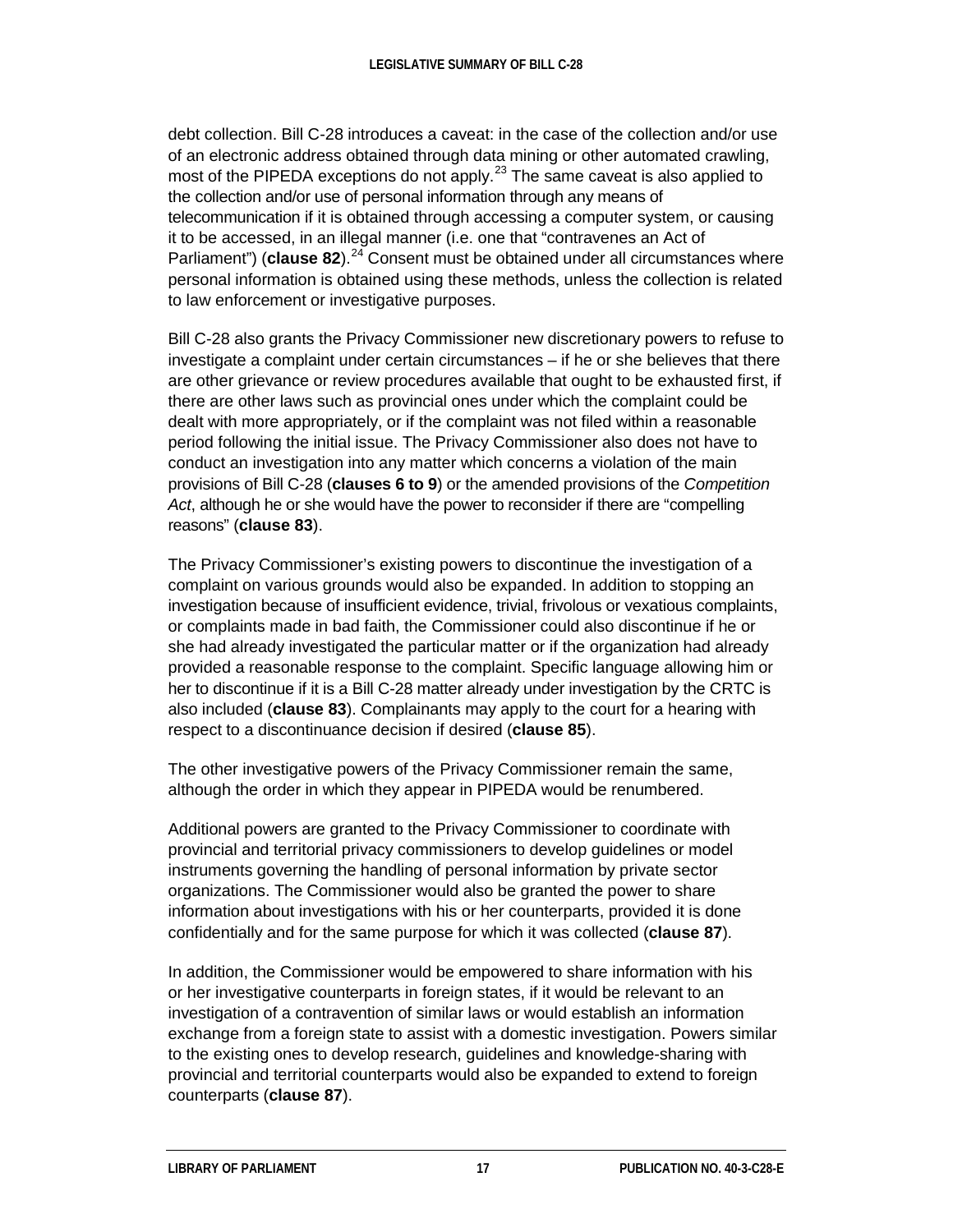#### 2.12 AMENDMENTS TO THE *TELECOMMUNICATIONS ACT* (**CLAUSES 88–90**)

This Act currently prohibits the CRTC from disclosing any confidential information submitted to it during the course of proceedings. Bill C-28 would create an exception, allowing such information to be disclosed to others when the CRTC is applying its powers in respect of **clauses 6 to 9** of Bill C-28. This would include confidential financial, commercial or scientific information, trade secrets, and similar types of materials (**clause 88**).

Bill C-28 also amends the absolute power of the CRTC to prohibit or regulate the use of the telecommunications facilities of any Canadian carrier in cases where the telecommunication is a commercial electronic message under Bill C-28 (**clause 89(1)**). However, this amendment appears to be temporary – a set of replacement subsections that partially restore this power in the case of interactive phone calls, faxes and voice mail messages (**clauses 89(2), 89(3) and 89(4)**) are listed next. This suggests that the government plans to replace the first amendment with the subsequent amendments at a later date.

The delayed set of amendments provides a framework for replacing the DNCL with a new scheme at a future date, as described earlier in this summary. The powers to be restored with the delayed amendments include the power to regulate the hours during which such communications can be made, the contact information that must be provided by the communicator and the way in which it must be provided, and the use of automated telephone calls. A provision allowing the CRTC to regulate communications with medical and emergency services is also included (**clause 89(3)**). In addition, another delayed amendment (**clause 90**) would repeal the provisions in the current Act that created the DNCL.

#### 2.13 COMING INTO FORCE (**CLAUSE 91**)

Bill C-28 and its associated amendments of other Acts would come into force on a day or days to be fixed by the Governor in Council. This would permit the phasing in of certain provisions, including any delayed amendments such as those affecting the DNCL or the review of the legislation by Parliament.

#### **NOTES**

 $\ddot{ }$ 

- <span id="page-21-0"></span>∗ This is a revised version of a legislative summary on Bill C-28 prepared by Alysia Davies, formerly of the Library of Parliament, and Terrence J. Thomas.
- <span id="page-21-1"></span>1. Task Force on Spam, *Stopping Spam: Creating a Stronger, Safer Internet*, Industry Canada, May 2005, pp. 1 and 7.
- <span id="page-21-2"></span>2. Ibid., p. 9.
- <span id="page-21-3"></span>3. Industry Canada, ["Government of Canada Protects Canadians with the Electronic](http://www.ic.gc.ca/eic/site/ic1.nsf/eng/04595.html)  [Commerce Protection Act,](http://www.ic.gc.ca/eic/site/ic1.nsf/eng/04595.html)" News release, Ottawa, 24 April 2009.
- <span id="page-21-4"></span>4. Industry Canada, "Government of Canada Moves to Enhance Safety and Security in the [Online Marketplace,"](http://www.ic.gc.ca/eic/site/ic1.nsf/eng/05596.html) News release, Ottawa, 25 May 2010.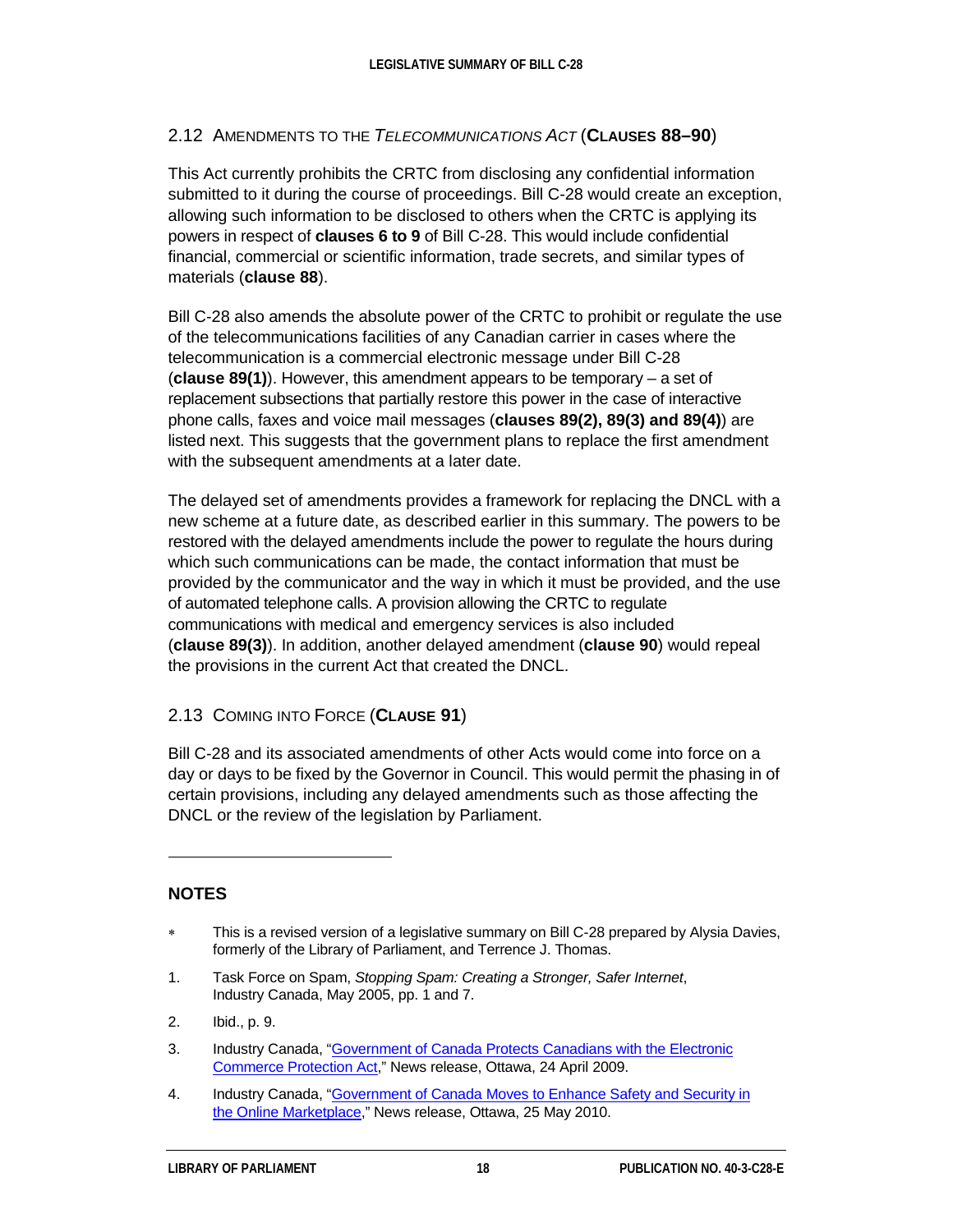- <span id="page-22-0"></span>5. Uniform Law Conference of Canada, *[Uniform Electronic Commerce Act](http://www.ulcc.ca/en/us/index.cfm?sec=1&sub=1u1)*.
- <span id="page-22-1"></span>6. For more information on the provincial and territorial e-commerce regimes, see Alysia Davies, *[The Development of Laws on Electronic Documents and E-Commerce](http://www.parl.gc.ca/Content/LOP/ResearchPublications/prb0012-e.htm)  [Transactions](http://www.parl.gc.ca/Content/LOP/ResearchPublications/prb0012-e.htm)*, Publication no. 00-12E, Parliamentary Information and Research Service, Library of Parliament, Ottawa, revised 20 December 2008.
- <span id="page-22-2"></span>7. "*[Personal Information Protection and Electronic Documents Act](http://www.gazette.gc.ca/archives/p1/2002/2002-08-03/html/notice-avis-eng.html#i10)*: Process for the [Determination of 'Substantially Similar' Provincial Legislation by the Governor in Council,](http://www.gazette.gc.ca/archives/p1/2002/2002-08-03/html/notice-avis-eng.html#i10)" *Canada Gazette*, Vol. 136, No. 31, 3 August 2002.
- <span id="page-22-3"></span>8. Bill C-28, **clause 2**.
- <span id="page-22-4"></span>9. For more information on Bill C-29, see Alysia Davies, *[Legislative Summary of](http://www.parl.gc.ca/About/Parliament/LegislativeSummaries/Bills_ls.asp?ls=c29&source=library_prb&Parl=40&Ses=3&Language=E) Bill C-29: An Act to amend the Personal [Information Protection and Electronic Documents Act](http://www.parl.gc.ca/About/Parliament/LegislativeSummaries/Bills_ls.asp?ls=c29&source=library_prb&Parl=40&Ses=3&Language=E)*, Publication no. 40-3-C29-E, Parliamentary Information and Research Service, Library of Parliament, Ottawa, 23 June 2010.
- <span id="page-22-5"></span>10. Task Force on Spam (2005), pp. 11–13.
- <span id="page-22-6"></span>11. Identity theft is the collection and use of stolen personal information to impersonate someone, generally for financial fraud purposes.
- <span id="page-22-7"></span>12. Phishing is the impersonation of a trusted person or organization in order to steal a person's personal information, usually for the purposes of identity theft.
- <span id="page-22-8"></span>13. Spyware is software that collects information about a user, or modifies the operation of the user's computer, without the user's knowledge or consent.
- <span id="page-22-9"></span>14. A virus is hostile software (or "malware") that spreads by attaching itself to another resource on a computer such as e-mail.
- <span id="page-22-10"></span>15. A botnet is a collection of "zombie" computers used to send spam or for another purpose. A "zombie" is a computer that runs malware so that the computer can be remotely controlled by the creator, distributor or controller of the malware.
- <span id="page-22-11"></span>16. See, for example, with respect to the earlier version of Bill C-28: Michael Geist, ["Why the](http://www.michaelgeist.ca/content/view/3894/125/)  [ECPA Lays the Groundwork To Kill The Do-Not-Call List,](http://www.michaelgeist.ca/content/view/3894/125/)" *Michael Geist's Blog*, 27 April 2009.
- <span id="page-22-12"></span>17. For the purposes of the bill, the recipient of an electronic message is considered to be the holder of the account associated with an electronic address to which something is sent, as well as any person who it is reasonable to believe is or might be authorized by the account holder to use that address (**clause 1(5)**).
- <span id="page-22-13"></span>18. Task Force on Spam (2005), p. 58.
- <span id="page-22-14"></span>19. House of Commons, Standing Committee on Industry, Science and Technology, *Evidence*, 2<sup>nd</sup> Session, 40<sup>th</sup> Parliament, 26 October 2009, 1645–1710 (André Leduc and Philip Palmer, Industry Canada).
- <span id="page-22-15"></span>20. The word "route" was originally also included in the predecessor bill's equivalent to **clause 6**, but was then removed by an amendment at the Committee stage, and has not reappeared in Bill C-28.
- <span id="page-22-16"></span>21. An investigation includes one that is undertaken by a foreign government, not just a Canadian one, as long as it concerns conduct substantially similar to that regulated under this bill. (See new **clauses 15(3)(***c***), 15(4)(***b***), 17(2)(***c***), 17(4)(***b***), 19(1)(***a***)(iii) and 60(3)(***a***)** of Bill C-28, as well as new sections 52.02 and 74.012 of the *Competition Act* introduced by **clauses 75 and 77** of the bill.)
- <span id="page-22-17"></span>22. Specifically, units of \$200 can be awarded with respect to particular violations and/or contraventions of Bill C-28 and the other amended statutes, although the judge is not restricted to these units for all of them. However, all types of violations/contraventions are subject to the \$1,000,000 per day maximum (**clauses 51(1)(***b***)(i)–(vii)**).